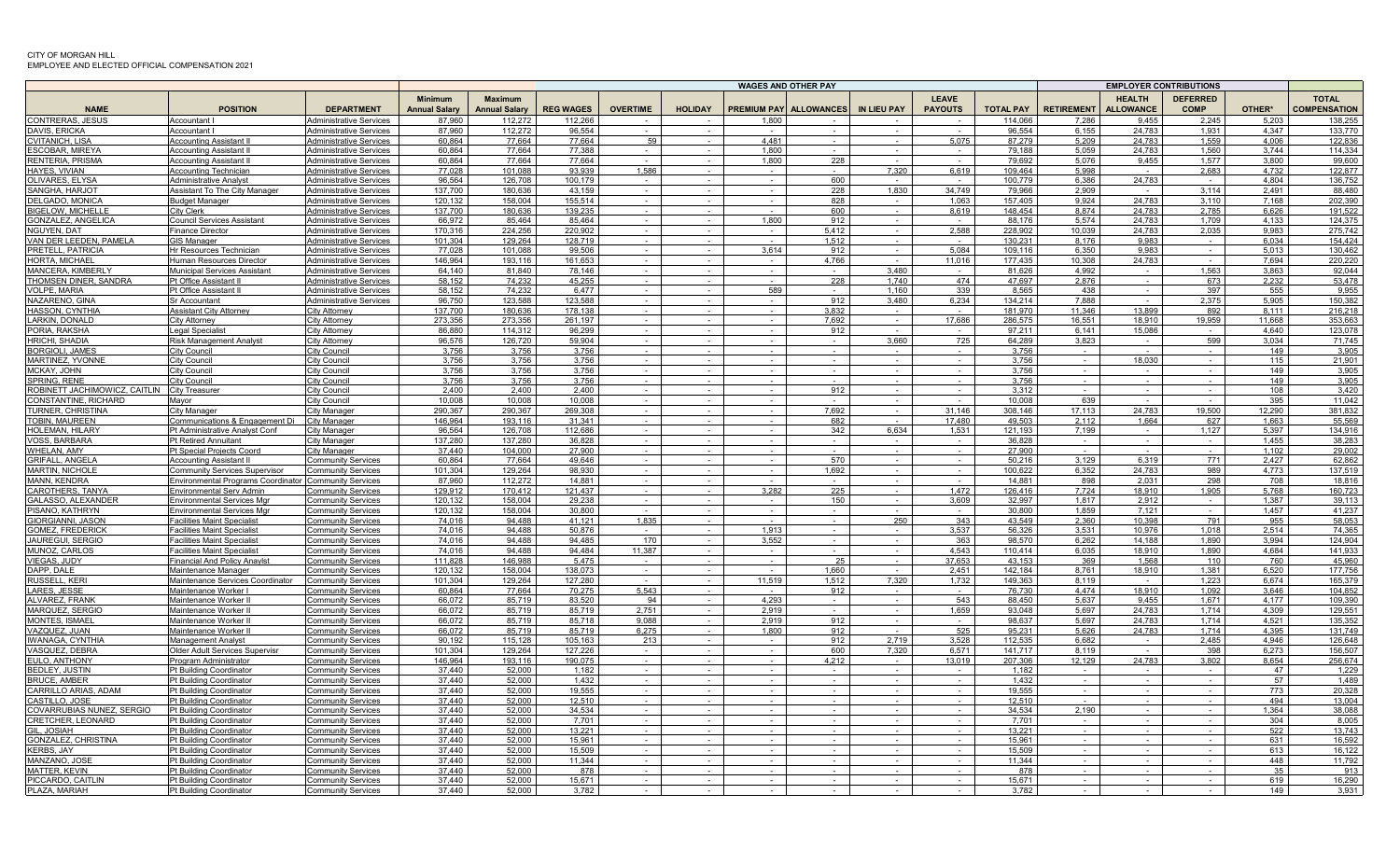|                                               |                                                    |                                                        |                                        |                                        |                  |                 | <b>WAGES AND OTHER PAY</b> |            |                        |                  |                                |                  | <b>EMPLOYER CONTRIBUTIONS</b>                          |                  |                                |              |                                     |
|-----------------------------------------------|----------------------------------------------------|--------------------------------------------------------|----------------------------------------|----------------------------------------|------------------|-----------------|----------------------------|------------|------------------------|------------------|--------------------------------|------------------|--------------------------------------------------------|------------------|--------------------------------|--------------|-------------------------------------|
| <b>NAME</b>                                   | <b>POSITION</b>                                    | <b>DEPARTMENT</b>                                      | <b>Minimum</b><br><b>Annual Salary</b> | <b>Maximum</b><br><b>Annual Salary</b> | <b>REG WAGES</b> | <b>OVERTIME</b> | <b>HOLIDAY</b>             |            | PREMIUM PAY ALLOWANCES | IN LIEU PAY      | <b>LEAVE</b><br><b>PAYOUTS</b> | <b>TOTAL PAY</b> | <b>HEALTH</b><br><b>RETIREMENT</b><br><b>ALLOWANCE</b> |                  | <b>DEFERRED</b><br><b>COMP</b> | OTHER*       | <b>TOTAL</b><br><b>COMPENSATION</b> |
| SAGUINDEL, ANDREW                             | Pt Building Coordinator                            | Community Services                                     | 37.440                                 | 52,000                                 | 7.994            |                 |                            |            |                        |                  |                                | 7 9 9 4          |                                                        |                  |                                | 316          | 8.310                               |
| SANDOVAL, ALEJANDR                            | Pt Building Coordinator                            | <b>Community Services</b>                              | 37.440                                 | 52.000                                 | 5,274            |                 |                            |            |                        |                  |                                | 5.274            |                                                        |                  |                                | 208          | 5,482                               |
| TORRES, SAMANTHA                              | Pt Building Coordinator                            | Community Services                                     | 37,440<br>37.440                       | 52,000                                 | 4,865            |                 |                            |            | $\sim$                 |                  | $\sim$<br>$\sim$               | 4.865<br>4.538   |                                                        | $\sim$           | $\sim$                         | 192<br>179   | 5,057<br>4.717                      |
| VALENCIA, EDUARDC<br>VELASCO-DIAZ, LUIS       | Pt Building Coordinator<br>Pt Building Coordinator | Community Services<br><b>Community Services</b>        | 37,440                                 | 52,000<br>52,000                       | 4,538<br>18,050  | $\sim$          | $\sim$<br>$\sim$           | $\sim$     | $\sim$                 |                  | $\sim$                         | 18,050           |                                                        |                  |                                | 713          | 18,763                              |
| <b>WEIGHTMAN, TRAVIS</b>                      | Pt Building Coordinator                            | <b>Community Services</b>                              | 37.440                                 | 52.000                                 | 17.338           |                 | $\sim$                     |            |                        |                  | $\sim$                         | 17.338           | 1,082                                                  |                  |                                | 685          | 19.105                              |
| ZEID, RYAN                                    | Pt Building Coordinator                            | <b>Community Services</b>                              | 37.440                                 | 52,000                                 | 144              |                 | $\sim$                     |            |                        |                  | $\sim$                         | 144              |                                                        |                  |                                | 6            | 150                                 |
| <b>CARVALHO, KRISTINE</b>                     | Pt Clerical Assistant                              | Community Services                                     | 31,200                                 | 47,840                                 | 11,055           | $\sim$          | $\sim$                     | $\sim$     | $\sim$                 | $\sim$           | $\sim$                         | 11,055           | $\sim$                                                 |                  | $\sim$                         | 437          | 11,492                              |
| <b>HAYNES, GABRIELLE</b>                      | <b>Pt Clerical Assistant</b>                       | Community Services                                     | 31,200                                 | 47,840                                 | 19,640           | $\sim$ $-$      | $\sim$                     | $\sim$ $-$ | $\sim$ $-$             | $\sim$           | $\sim$                         | 19,640           | $\sim$ $-$                                             | $\sim$           | $\sim$                         | 776          | 20,416                              |
| VELASCO-DIAZ, STEPHANIE                       | <b>Pt Clerical Assistant</b>                       | <b>Community Services</b>                              | 31,200                                 | 47.840                                 | 10,815           | $\sim$          | $\sim$ $-$                 | $\sim$     | $\sim$                 | $\sim$ $-$       | $\sim$                         | 10,815           | $\sim$                                                 | $\sim$           | $\sim$                         | 427          | 11,242                              |
| HERNANDEZ, SILVINO                            | Pt Custodian                                       | <b>Community Services</b>                              | 44,820                                 | 57,216                                 | 44,904           | 1,144           | $\sim$                     | 1,077      |                        | 1,740            | 2,687                          | 51,552           | 2,931                                                  |                  | 519                            | 2,274        | 57,276                              |
| LOPEZ, JORGE                                  | Pt Custodian                                       | <b>Community Services</b>                              | 44.820                                 | 57,216                                 | 28.638           |                 |                            | 1.077      |                        | 1.740            | 476                            | 31.931           |                                                        |                  | 519                            | 1.554        | 34,004                              |
| <b>MONTEMAYOR, JOSE</b><br>SAENZ, LARRY       | Pt Custodian<br><b>Pt Facilities Asst</b>          | <b>Community Services</b>                              | 44.820<br>37.440                       | 57,216<br>52,000                       | 23.975<br>13.029 |                 | $\sim$                     | 1.077      |                        | 1,720            | 421<br>$\sim$                  | 27.193<br>13.029 | 1.611                                                  |                  | 519<br>$\sim$                  | 1.295<br>515 | 30.618<br>13,544                    |
| BETTENCOURT, ROBERT                           | Pt Intern College Bachelor                         | <b>Community Services</b><br>Community Services        | 37,440                                 | 52,000                                 | 9.212            |                 | $\sim$                     | $\sim$     | $\sim$                 | in 1999.         | $\sim$                         | 9.212            | $\sim$                                                 | $\sim$ 10 $\pm$  | $\sim$                         | 364          | 9.576                               |
| AHMED, QURATULAIN                             | Pt Intern College Master                           | Community Services                                     | 37,440                                 | 52,000                                 | 1,818            |                 |                            |            |                        |                  |                                | 1,818            |                                                        |                  |                                | 72           | 1,890                               |
| <b>FAZELI, NASEEM</b>                         | Pt Intern College Master                           | <b>Community Services</b>                              | 37.440                                 | 52,000                                 | 3.060            | $\sim$          |                            |            |                        |                  |                                | 3,060            |                                                        |                  |                                | 121          | 3,181                               |
| AKHONDZADEH, ALI                              | Pt Lifeguard                                       | <b>Community Services</b>                              | 32,240                                 | 43,680                                 | 2,933            | $\sim$          | $\sim$                     | $\sim$     |                        |                  |                                | 2,933            |                                                        |                  |                                | 116          | 3,049                               |
| ANDERSON, AUSTIN                              | Pt Lifeguard                                       | <b>Community Services</b>                              | 32,240                                 | 43.680                                 | 6,662            | $\sim$          | $\sim$                     | $\sim$     | $\sim$                 | $\sim$           | $\sim$                         | 6.662            |                                                        | $\sim$           | $\sim$                         | 263          | 6,925                               |
| <b>BOLON, VALERIE</b>                         | Pt Lifeguard                                       | <b>Community Services</b>                              | 32,240                                 | 43.680                                 | 3.139            | $\sim$          | $\sim$                     | $\sim$     | $\sim$                 | $\sim$           | $\sim$                         | 3.139            |                                                        | $\sim$           | $\sim$                         | 124          | 3,263                               |
| <b>BONSELL, ERIN</b>                          | Pt Lifeguard                                       | <b>Community Services</b>                              | 32,240                                 | 43,680                                 | 13,642           | $\sim$          | $\sim$                     | $\sim$     |                        | $\sim$           | $\sim$                         | 13,642           |                                                        | $\sim$           | $\sim$                         | 539          | 14,181                              |
| <b>BUNDROS, LUCAS</b>                         | Pt Lifeguard                                       | <b>Community Services</b>                              | 32.240                                 | 43.680                                 | 11.008           |                 | $\sim$                     | $\sim$     | $\sim$                 | $\sim$           | $\sim$                         | 11.008           |                                                        | $\sim$ 10 $\pm$  | $\sim$                         | 435          | 11.443                              |
| <b>CALDERON, SARA</b><br>CAMPOS, ALEXANDRIA   | Pt Lifeguard<br>Pt Lifeguard                       | <b>Community Services</b>                              | 32.240<br>32.240                       | 43.680<br>43.680                       | 2.074<br>152     |                 |                            |            |                        |                  | $\sim$<br>$\sim$               | 2.074<br>152     |                                                        |                  |                                | 82<br>6      | 2,156<br>158                        |
| <b>CARDENAS, SHANE</b>                        | Pt Lifeguard                                       | <b>Community Services</b><br><b>Community Services</b> | 32,240                                 | 43,680                                 | 13,737           |                 | $\sim$                     |            |                        |                  | $\sim$                         | 13,737           |                                                        | $\sim$           | $\sim$                         | 543          | 14,280                              |
| CARLIN, MEREDITH                              | Pt Lifeguard                                       | <b>Community Services</b>                              | 32,240                                 | 43.680                                 | 17,235           |                 | $\sim$                     |            |                        |                  | $\sim$                         | 17,235           |                                                        |                  |                                | 681          | 17,916                              |
| <b>CARRILLO, SOPHIA</b>                       | Pt Lifeguard                                       | Community Services                                     | 32,240                                 | 43.680                                 | 5.121            |                 | $\sim$                     |            |                        |                  | $\sim$                         | 5.121            |                                                        |                  |                                | 202          | 5,323                               |
| COOK, ANDREW                                  | Pt Lifeguard                                       | <b>Community Services</b>                              | 32,240                                 | 43.680                                 | 7,708            |                 | $\sim$                     |            |                        |                  | $\sim$                         | 7.708            |                                                        |                  |                                | 305          | 8,013                               |
| CUENCA, JACOB                                 | Pt Lifeguard                                       | Community Services                                     | 32,240                                 | 43,680                                 | 20,500           |                 | $\sim$                     |            |                        |                  |                                | 20,500           |                                                        |                  |                                | 810          | 21,310                              |
| DAVINER, JAEDEN                               | Pt Lifeguard                                       | Community Services                                     | 32,240                                 | 43,680                                 | 5,664            | $\sim$          | $\sim$                     | $\sim$     | $\sim$                 | $\sim$           | $\sim$                         | 5,664            | $\sim$                                                 | $\sim$           | $\sim$                         | 224          | 5,888                               |
| DAVIS, EMMA                                   | Pt Lifeguard                                       | <b>Community Services</b>                              | 32,240                                 | 43.680                                 | 2.672            |                 | $\sim$                     |            |                        | $\sim$           | $\sim$                         | 2.672            |                                                        | $\sim$           | $\sim$                         | 106          | 2,778                               |
| DEHPANAH, KORINA                              | Pt Lifeguard                                       | <b>Community Services</b>                              | 32,240                                 | 43,680                                 | 561              |                 |                            |            |                        |                  | $\sim$                         | 561              |                                                        |                  |                                | 22           | 583                                 |
| <b>DERISIER, KEVIN</b><br><b>DOAN, JESSIE</b> | Pt Lifeguard<br>Pt Lifeguard                       | <b>Community Services</b><br><b>Community Services</b> | 32.240<br>32.240                       | 43.680<br>43.680                       | 7.581<br>7.936   |                 |                            |            |                        |                  |                                | 7.581<br>7.936   |                                                        |                  |                                | 300<br>314   | 7.881<br>8,250                      |
| DOMINGUEZ, JULIAN                             | Pt Lifeguard                                       | Community Services                                     | 32,240                                 | 43,680                                 | 18,004           |                 | $\sim$                     |            |                        |                  | $\sim$                         | 18.004           |                                                        |                  | $\sim$                         | 711          | 18,715                              |
| DOWNING, COURTNEY                             | Pt Lifeguard                                       | <b>Community Services</b>                              | 32.240                                 | 43.680                                 | 642              |                 |                            |            |                        |                  |                                | 642              |                                                        |                  |                                | 25           | 667                                 |
| <b>ELDERKIN, GEORGIA</b>                      | Pt Lifeguard                                       | <b>Community Services</b>                              | 32,240                                 | 43,680                                 | 3,680            |                 |                            |            |                        |                  |                                | 3,680            |                                                        |                  |                                | 145          | 3,825                               |
| ELVANDER, BRANDON                             | Pt Lifeguard                                       | Community Services                                     | 32,240                                 | 43.680                                 | 1.120            |                 |                            |            |                        |                  |                                | 1,120            |                                                        |                  |                                | 44           | 1.164                               |
| ELVANDER, JEREMY                              | Pt Lifeguard                                       | <b>Community Services</b>                              | 32,240                                 | 43,680                                 | 3,364            |                 | $\sim$                     |            |                        |                  |                                | 3,364            |                                                        |                  |                                | 133          | 3,497                               |
| EVANS, ALLISON                                | Pt Lifeguard                                       | Community Services                                     | 32,240                                 | 43,680                                 | 2,799            | $\sim$          | $\sim$                     | $\sim$     | $\sim$                 | $\sim$           | $\sim$                         | 2,799            |                                                        | $\sim$           | $\sim$                         | 111          | 2,910                               |
| FARRELL, BRIAN                                | Pt Lifeguard                                       | <b>Community Services</b>                              | 32,240                                 | 43,680                                 | 3,995            |                 | $\sim$                     |            |                        |                  |                                | 3,995            | 269                                                    |                  |                                | 158          | 4,422                               |
| FERRANTE, ANTHONY<br>FERRANTE, VICTORIA       | Pt Lifeguard                                       | <b>Community Services</b>                              | 32,240<br>32.240                       | 43,680<br>43.680                       | 1.718<br>1.345   |                 | $\sim$<br>$\sim$           |            | $\sim$                 | $\sim$           | $\sim$<br>$\sim$               | 1.718<br>1.345   |                                                        | $\sim$           | $\sim$<br>$\sim$               | 68<br>53     | 1,786<br>1.398                      |
| <b>FLORES, BRENDEN</b>                        | Pt Lifeguard<br>Pt Lifeguard                       | <b>Community Services</b><br><b>Community Services</b> | 32,240                                 | 43.680                                 | 3.999            |                 |                            |            |                        |                  | $\sim$                         | 3,999            |                                                        |                  |                                | 158          | 4.157                               |
| FREEMAN, ASHLEY                               | Pt Lifeguard                                       | Community Services                                     | 32.240                                 | 43.680                                 | 4.154            |                 | $\sim$                     |            |                        |                  | $\sim$                         | 4.154            |                                                        |                  | $\sim$                         | 164          | 4,318                               |
| <b>GARCIA, DAWSON</b>                         | Pt Lifeguard                                       | <b>Community Services</b>                              | 32,240                                 | 43,680                                 | 5,962            |                 | $\sim$                     |            |                        |                  | $\sim$                         | 5,962            |                                                        |                  |                                | 236          | 6,198                               |
| <b>GASTELUM, ALBERTO</b>                      | Pt Lifeguard                                       | Community Services                                     | 32,240                                 | 43,680                                 | 2,976            |                 | $\sim$                     |            |                        |                  | $\sim$                         | 2,976            |                                                        |                  |                                | 118          | 3,094                               |
| <b>GASTELUM, JOSEPH</b>                       | Pt Lifeguard                                       | <b>Community Services</b>                              | 32,240                                 | 43.680                                 | 2,454            |                 | $\sim$                     |            |                        |                  | $\sim$                         | 2.454            |                                                        |                  |                                | 97           | 2,551                               |
| <b>GONZALEZ, ANDREA</b>                       | Pt Lifeguard                                       | <b>Community Services</b>                              | 32,240                                 | 43,680                                 | 1,824            |                 | $\sim$                     |            |                        |                  | $\sim$                         | 1,824            |                                                        |                  |                                | 72           | 1,896                               |
| <b>GUVEN, GABRIELLA</b>                       | Pt Lifeguard                                       | Community Services                                     | 32,240                                 | 43.680                                 | 1,935            | $\sim$          | $\sim$                     | $\sim$     |                        | $\sim$           | $\sim$                         | 1.935            |                                                        |                  |                                | 77           | 2,012                               |
| <b>HAK, NICOLAS</b>                           | Pt Lifeguard                                       | <b>Community Services</b>                              | 32,240                                 | 43,680                                 | 3,344            |                 | $\sim$                     |            |                        |                  | $\sim$                         | 3,344            |                                                        | $\sim$           | $\sim$                         | 132          | 3,476                               |
| HANSEN, JACOE<br>HAUGE, CAYDEN                | Pt Lifeguard<br>Pt Lifeguard                       | <b>Community Services</b><br><b>Community Services</b> | 32,240<br>32,240                       | 43,680<br>43,680                       | 1,064<br>5,869   |                 | $\sim$<br>$\sim$           |            |                        | $\sim$<br>$\sim$ | $\sim$<br>$\sim$               | 1,064<br>5,869   |                                                        | $\sim$<br>$\sim$ | $\sim$<br>$\sim$               | 42<br>232    | 1,106<br>6,101                      |
| <b>HAUGE, CHRISTIAN</b>                       | Pt Lifeguard                                       | <b>Community Services</b>                              | 32.240                                 | 43.680                                 | 3.239            |                 | $\sim$                     |            |                        |                  | $\sim$                         | 3.239            |                                                        |                  |                                | 128          | 3.367                               |
| <b>HAYS. NICHOLAS</b>                         | Pt Lifeguard                                       | <b>Community Services</b>                              | 32.240                                 | 43.680                                 | 649              |                 |                            |            |                        |                  |                                | 649              |                                                        |                  |                                | 26           | 675                                 |
| HILL, DENNIS                                  | Pt Lifeguard                                       | <b>Community Services</b>                              | 32,240                                 | 43.680                                 | 1,868            |                 | $\sim$                     |            |                        |                  | $\sim$                         | 1.868            |                                                        |                  |                                | 74           | 1,942                               |
| <b>HILL, MADISON</b>                          | Pt Lifeguard                                       | <b>Community Services</b>                              | 32,240                                 | 43.680                                 | 6,656            |                 |                            |            |                        |                  |                                | 6.656            |                                                        |                  |                                | 263          | 6,919                               |
| HUFFMAN, FAITH                                | Pt Lifeguard                                       | Community Services                                     | 32,240                                 | 43,680                                 | 5,702            |                 |                            |            |                        |                  |                                | 5,702            |                                                        |                  |                                | 225          | 5,927                               |
| HUFFMAN, KATHRYN                              | Pt Lifeguard                                       | Community Services                                     | 32,240                                 | 43.680                                 | 2.345            |                 |                            |            |                        |                  |                                | 2.345            |                                                        |                  |                                | 93           | 2.438                               |
| <b>JAMES, EMMA</b>                            | Pt Lifeguard                                       | <b>Community Services</b>                              | 32,240                                 | 43,680                                 | 7,590            |                 |                            |            |                        |                  |                                | 7.590            |                                                        |                  |                                | 300          | 7,890                               |
| JANSSEN, LUUP                                 | Pt Lifeguard                                       | Community Services                                     | 32,240                                 | 43.680                                 | 6.990            | $\sim$          | $\sim$                     | $\sim$     | $\sim$                 | $\sim$           | $\sim$                         | 6,990            | $\sim$                                                 | $\sim$           | $\sim$                         | 276          | 7,266                               |
| JANSSEN, NOAH<br>JEREZ, DANIELLE              | Pt Lifeguard<br>Pt Lifeguard                       | <b>Community Services</b><br><b>Community Services</b> | 32,240<br>32,240                       | 43,680<br>43,680                       | 2,871<br>2,648   |                 | $\sim$<br>$\sim$           | $\sim$     |                        |                  | $\sim$<br>$\sim$               | 2,871<br>2.648   |                                                        |                  | $\sim$                         | 113<br>105   | 2,984<br>2,753                      |
| JEREZ, DAVID                                  | Pt Lifeguard                                       | <b>Community Services</b>                              | 32.240                                 | 43.680                                 | 638              |                 |                            |            |                        |                  |                                | 638              |                                                        |                  |                                | 25           | 663                                 |
| <b>KETCHUM, DILLOI</b>                        | Pt Lifeguard                                       | <b>Community Services</b>                              | 32.240                                 | 43.680                                 | 2.915            |                 |                            |            |                        |                  |                                | 2.915            |                                                        |                  |                                | 115          | 3,030                               |
| <b>KILMER, LILIANA</b>                        | Pt Lifeguard                                       | Community Services                                     | 32.240                                 | 43.680                                 | 3.289            |                 |                            |            |                        |                  |                                | 3.289            |                                                        |                  |                                | 130          | 3.419                               |
| KING, CLAYTON                                 | Pt Lifeguard                                       | <b>Community Services</b>                              | 32,240                                 | 43,680                                 | 442              |                 |                            |            |                        |                  |                                | 442              |                                                        |                  |                                | 18           | 460                                 |
| LAYNE, CHASE                                  | Pt Lifeguard                                       | <b>Community Services</b>                              | 32.240                                 | 43.680                                 | 787              |                 |                            |            |                        |                  |                                | 787              |                                                        |                  |                                | 31           | 818                                 |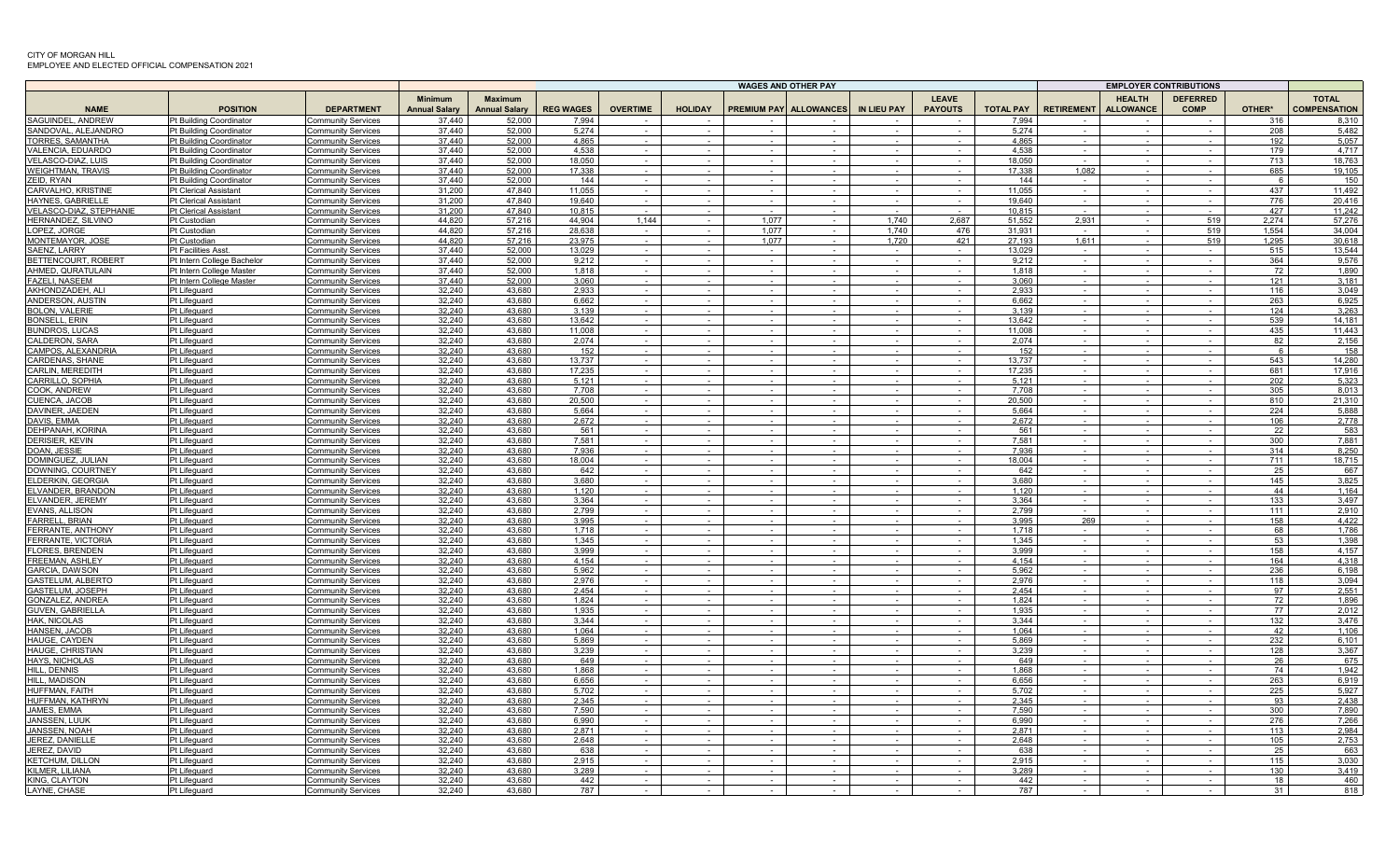|                                                    |                                                      |                                                        |                                 |                                        |                  |                 |                |                    | <b>WAGES AND OTHER PAY</b> |                    |                                |                  |                   |                                   | <b>EMPLOYER CONTRIBUTIONS</b>  |                       |                                     |
|----------------------------------------------------|------------------------------------------------------|--------------------------------------------------------|---------------------------------|----------------------------------------|------------------|-----------------|----------------|--------------------|----------------------------|--------------------|--------------------------------|------------------|-------------------|-----------------------------------|--------------------------------|-----------------------|-------------------------------------|
| <b>NAME</b>                                        | <b>POSITION</b>                                      | <b>DEPARTMENT</b>                                      | Minimum<br><b>Annual Salary</b> | <b>Maximum</b><br><b>Annual Salary</b> | <b>REG WAGES</b> | <b>OVERTIME</b> | <b>HOLIDAY</b> | <b>PREMIUM PAY</b> | <b>ALLOWANCES</b>          | <b>IN LIEU PAY</b> | <b>LEAVE</b><br><b>PAYOUTS</b> | <b>TOTAL PAY</b> | <b>RETIREMENT</b> | <b>HEALTH</b><br><b>ALLOWANCE</b> | <b>DEFERRED</b><br><b>COMP</b> | OTHER*                | <b>TOTAL</b><br><b>COMPENSATION</b> |
| <b>EMA, EMMANUEL</b>                               | Pt Lifeguard                                         | Community Services                                     | 32,240                          | 43,680                                 | 4,484            |                 |                |                    |                            |                    |                                | 4.484            |                   |                                   |                                | 177                   | 4,661                               |
| LEONCZUK. KACPER                                   | Pt Lifeguard                                         | <b>Community Services</b>                              | 32,240                          | 43.680                                 | 935              | $\sim$          |                | $\sim$             |                            | $\sim$             | $\sim$                         | 935              | $\sim$            | $\sim$                            | $\sim$                         | 37                    | 972                                 |
| LY. TIFFANY                                        | Pt Lifeguard                                         | Community Services                                     | 32,240                          | 43,680                                 | 5,944            | $\sim$          | $\sim$         | $\sim$             | $\sim$                     | $\sim$             | $\sim$                         | 5.944            | $\sim$            | $\sim$                            | $\sim$                         | 235                   | 6,179                               |
| <b>MAGUIRE, NATHAN</b>                             | Pt Lifeguard                                         | <b>Community Services</b>                              | 32.240                          | 43.680                                 | 3.317            | $\sim$          | $\sim$         | $\sim$             | $\sim$                     | $\sim$             | $\sim$                         | 3.317            | $\sim$            | $\sim$                            | $\sim$                         | 131                   | 3.448                               |
| <b>MCMAHON, HANNAH</b>                             | Pt Lifeguard                                         | <b>Community Services</b>                              | 32.240                          | 43.680                                 | 1.602            |                 |                |                    |                            |                    |                                | 1.602            |                   |                                   |                                | 63                    | 1,665                               |
| <b>MCMAHON, NICHOLAS</b>                           | Pt Lifeguard                                         | Community Services                                     | 32,240                          | 43.680                                 | 102<br>5.260     |                 | $\sim$         | $\sim$             | $\sim$                     |                    |                                | 102              |                   | $\sim$                            | $\sim$                         | $\mathbf{A}$          | 106                                 |
| MURRAY, WILLIAM<br>NIELSEN, BRYCE                  | Pt Lifeguard<br>Pt Lifeguard                         | Community Services<br><b>Community Services</b>        | 32.240<br>32,240                | 43.680<br>43,680                       | 10,591           |                 |                |                    |                            |                    |                                | 5,260<br>10,591  |                   | $\sim$                            |                                | 208<br>418            | 5.468<br>11,009                     |
| NIELSEN. KIANA                                     | Pt Lifeguard                                         | <b>Community Services</b>                              | 32,240                          | 43.680                                 | 13.652           |                 |                |                    |                            | $\sim$             |                                | 13.652           |                   |                                   |                                | 539                   | 14.191                              |
| NISHIKAWA, LAUREN                                  | Pt Lifeguard                                         | <b>Community Services</b>                              | 32,240                          | 43,680                                 | 2,752            |                 |                | $\sim$             |                            | $\sim$             | $\sim$                         | 2,752            |                   | $\sim$                            | $\sim$                         | 109                   | 2,861                               |
| OLIVER, SETH                                       | Pt Lifeguard                                         | Community Services                                     | 32,240                          | 43,680                                 | 2,021            | $\sim$          | $\sim$         | $\sim$             | $\sim$                     | $\sim$             | $\sim$                         | 2,021            | $\sim$            | $\sim$                            | $\sim$                         | 80                    | 2,101                               |
| OTT. MONICA                                        | Pt Lifeguard                                         | <b>Community Services</b>                              | 32,240                          | 43.680                                 | 16,626           | $\sim$          | $\sim$         | $\sim$             | $\sim$                     | $\sim$             | $\sim$                         | 16.626           | $\sim$            | $\sim$                            | $\sim$                         | 657                   | 17,283                              |
| PAYAN LAWLER, PERRIN                               | Pt Lifeguard                                         | Community Services                                     | 32,240                          | 43,680                                 | 11.518           |                 |                | $\sim$             |                            | $\sim$             | $\sim$                         | 11.518           |                   | $\sim$                            |                                | 455                   | 11.973                              |
| PEREIRA, MANUEL                                    | Pt Lifeguard                                         | <b>Community Services</b>                              | 32.240                          | 43.680                                 | 10.791           |                 |                |                    |                            |                    |                                | 10.791           |                   |                                   |                                | 426                   | 11.217                              |
| RICHARDSON, EVAN                                   | Pt Lifeguard                                         | <b>Community Services</b>                              | 32,240                          | 43.680                                 | 2.638            |                 |                |                    |                            |                    |                                | 2,638            |                   |                                   |                                | 104                   | 2,742                               |
| RILEY, MICHAEL                                     | Pt Lifeguard                                         | Community Services                                     | 32,240                          | 43.680                                 | 15,498           |                 |                |                    |                            |                    |                                | 15,498           |                   |                                   |                                | 612                   | 16,110                              |
| ROJAS BAUTISTA, MARIA<br>RUFFNER, JESSICA          | Pt Lifeguard<br>Pt Lifeguard                         | <b>Community Services</b><br>Community Services        | 32,240<br>32,240                | 43.680<br>43,680                       | 3,244<br>185     |                 |                |                    |                            |                    |                                | 3.244<br>185     |                   |                                   |                                | 128<br>$\overline{7}$ | 3,372<br>192                        |
| RUFFNER. JOHNNY                                    | Pt Lifeguard                                         | Community Services                                     | 32,240                          | 43.680                                 | 290              |                 |                |                    |                            |                    | $\sim$                         | 290              |                   | $\sim$                            |                                | 12 <sup>1</sup>       | 302                                 |
| SABATINI, GIANNA                                   | Pt Lifeguard                                         | Community Services                                     | 32.240                          | 43.680                                 | 619              |                 |                |                    |                            |                    |                                | 619              |                   |                                   |                                | 25                    | 644                                 |
| SJODEN, HANNA                                      | Pt Lifeguard                                         | Community Services                                     | 32,240                          | 43,680                                 | 1.647            | $\sim$          | $\sim$         | $\sim$             | $\sim$                     | $\sim$             | $\sim$                         | 1,647            | $\sim$            | $\sim$                            | $\sim$                         | 65                    | 1.712                               |
| SKRACIC. MIRNA                                     | Pt Lifeguard                                         | <b>Community Services</b>                              | 32,240                          | 43.680                                 | 292              | $\sim$          | $\sim$         | $\sim$             | $\overline{\phantom{a}}$   | $\sim$             | $\sim$                         | 292              |                   | $\sim$                            | $\sim$                         | 12 <sup>1</sup>       | 304                                 |
| SZOBOSZLAY, KATIE                                  | Pt Lifeguard                                         | <b>Community Services</b>                              | 32,240                          | 43,680                                 | 2,272            | $\sim$          | $\sim$         | $\sim$             | $\sim$                     | $\sim$             | $\sim$                         | 2,272            | $\sim$            | $\sim$                            | $\sim$                         | 90                    | 2,362                               |
| TOOR, JASREEN                                      | Pt Lifeguard                                         | <b>Community Services</b>                              | 32,240                          | 43.680                                 | 58               |                 |                |                    |                            |                    |                                | 58               |                   |                                   |                                | $\overline{2}$        | 60                                  |
| VAILLANCOURT, KATIA                                | Pt Lifeguard                                         | <b>Community Services</b>                              | 32.240                          | 43.680                                 | 1.675            |                 |                |                    |                            |                    |                                | 1.675            |                   |                                   |                                | 66                    | 1.741                               |
| VALENCIA, VENNETTE                                 | Pt Lifeguard                                         | <b>Community Services</b>                              | 32,240                          | 43,680<br>43.680                       | 3,484<br>192     |                 | $\sim$         | $\sim$             | $\sim$                     | $\sim$             |                                | 3,484<br>192     |                   | $\sim$                            |                                | 138<br>8 <sup>1</sup> | 3,622                               |
| VAN RHIJN, SAMUEL<br><b>WELLS, ETHAN</b>           | Pt Lifeguard<br>Pt Lifeguard                         | Community Services<br><b>Community Services</b>        | 32,240<br>32,240                | 43,680                                 | 2,240            |                 |                | $\sim$             | $\sim$                     |                    |                                | 2,240            |                   | $\sim$                            |                                | 89                    | 200<br>2,329                        |
| WILDE, TYLER                                       | Pt Lifeguard                                         | <b>Community Services</b>                              | 32,240                          | 43.680                                 | 5,389            |                 |                | $\sim$             |                            |                    |                                | 5.389            |                   | $\sim$                            |                                | 213                   | 5,602                               |
| WOOD, SYNNOVEA                                     | Pt Lifeguard                                         | <b>Community Services</b>                              | 32,240                          | 43.680                                 | 282              |                 |                |                    |                            |                    |                                | 282              |                   | $\sim$                            |                                | 11                    | 293                                 |
| CAMPOS, DIEGO                                      | Pt Maintenance Wrkr Asst                             | <b>Community Services</b>                              | 31,200                          | 41,600                                 | 1,360            |                 | $\sim$         | $\sim$             |                            | $\sim$             |                                | 1,360            |                   | $\sim$                            | $\sim$                         | 54                    | 1,414                               |
| CAVANAUGH. BRUCE                                   | Pt Maintenance Wrkr Asst                             | <b>Community Services</b>                              | 31,200                          | 41,600                                 | 15,545           |                 |                | $\sim$             |                            | $\sim$             | $\sim$                         | 15.545           | 1,014             | $\sim$                            |                                | 614                   | 17,173                              |
| CHACON, CHRISTOPHER                                | Pt Maintenance Wrkr Asst                             | <b>Community Services</b>                              | 31,200                          | 41,600                                 | 2,698            | $\sim$          | $\sim$         | $\sim$             | $\sim$                     | $\sim$             | $\sim$                         | 2,698            |                   | $\sim$                            |                                | 107                   | 2,805                               |
| CHENOWETH, AUSTIN                                  | Pt Maintenance Wrkr Asst                             | <b>Community Services</b>                              | 31.200                          | 41,600                                 | 10.132           |                 |                |                    |                            |                    |                                | 10.132           |                   | $\sim$                            |                                | 400                   | 10.532                              |
| <b>GODWIN, JEREMY</b>                              | Pt Maintenance Wrkr Asst                             | Community Services                                     | 31.200                          | 41.600                                 | 5.525            |                 |                | $\sim$             |                            |                    |                                | 5.525            |                   |                                   |                                | 218                   | 5.743                               |
| GOMEZ, OSCAR<br>JUAREZ, JUAN                       | Pt Maintenance Wrkr Asst<br>Pt Maintenance Wrkr Asst | <b>Community Services</b><br><b>Community Services</b> | 31,200<br>31,200                | 41,600<br>41.600                       | 7.713<br>1.664   |                 |                |                    |                            |                    |                                | 7.713<br>1.664   |                   |                                   |                                | 305<br>66             | 8,018<br>1.730                      |
| <b>MONTEMAYOR, JUAN</b>                            | Pt Maintenance Wrkr Asst                             | <b>Community Services</b>                              | 31,200                          | 41,600                                 | 23,555           |                 |                |                    |                            |                    |                                | 23,555           | 1,050             |                                   |                                | 930                   | 25,535                              |
| <b>MORAN, ESTEBAN</b>                              | Pt Maintenance Wrkr Asst                             | <b>Community Services</b>                              | 31,200                          | 41,600                                 | 8.993            |                 |                |                    |                            |                    |                                | 8,993            |                   |                                   |                                | 355                   | 9.348                               |
| <b>VOAKES, KYLE</b>                                | t Maintenance Wrkr Asst                              | <b>Community Services</b>                              | 31.200                          | 41.600                                 | 12.967           |                 |                | $\sim$             | $\sim$                     | $\sim$             | $\sim$                         | 12.967           |                   | $\sim$                            | $\sim$                         | 512                   | 13.479                              |
| RAMIREZ, MARCOS                                    | Pt Maintenance Wrkr Asst                             | <b>Community Services</b>                              | 31,200                          | 41,600                                 | 7,242            | $\sim$          | $\sim$         | $\sim$             | $\sim$                     | $\sim$             | $\sim$                         | 7,242            | $\sim$            | $\sim$                            | $\sim$                         | 286                   | 7,528                               |
| SANCHEZ, CRISTIAN                                  | Pt Maintenance Wrkr Asst                             | <b>Community Services</b>                              | 31,200                          | 41,600                                 | 4,420            | $\sim$          | $\sim$         | $\sim$             | $\sim$                     | $\sim$             | $\sim$                         | 4.420            |                   | $\sim$                            |                                | 175                   | 4.595                               |
| BOROWSKI, ANDREA                                   | Pt Municipal Services Assistant                      | Community Services                                     | 64,140                          | 81,840                                 | 40,924           | $\sim$          | $\sim$         | 3,069              | $\sim$                     | 1.740              | $\sim$                         | 45,733           | 2,810             | $\sim$                            | 742                            | 2.199                 | 51.484                              |
| <b>BEHLMER, TARA</b>                               | Pt Recreation Instructor                             | <b>Community Services</b>                              | 32.760                          | 109.200                                | 31.903           |                 |                | $\sim$             |                            |                    |                                | 31.903           | 2.047             |                                   |                                | 1.260                 | 35.210                              |
| CHRISTENSEN, ANITA                                 | Pt Recreation Instructor                             | <b>Community Services</b>                              | 32,760<br>32,760                | 109,200<br>109,200                     | 6.210<br>28,098  |                 |                |                    |                            |                    |                                | 6,210<br>28,098  |                   |                                   |                                | 245<br>1,110          | 6,455                               |
| DIFRANCESCO, STEPHANI<br><b>KELLEY, JUDITH</b>     | Pt Recreation Instructor<br>Pt Recreation Instructor | <b>Community Services</b><br><b>Community Services</b> | 32,760                          | 109,200                                | 737              |                 |                | $\sim$             |                            |                    |                                | 737              |                   |                                   |                                | 29                    | 29,208<br>766                       |
| KUEHN, JERRIANNE                                   | Pt Recreation Instructor                             | <b>Community Services</b>                              | 32,760                          | 109,200                                | 1,064            |                 |                |                    |                            |                    |                                | 1,064            |                   | $\sim$                            |                                | 42                    | 1,106                               |
| LANE, KIMBERLY                                     | Pt Recreation Instructor                             | <b>Community Services</b>                              | 32.760                          | 109.200                                | 2,425            |                 |                | $\sim$             | $\overline{\phantom{a}}$   | $\sim$             | $\sim$                         | 2,425            |                   | $\sim$                            |                                | 96                    | 2,521                               |
| <b>ILLIG, CAROL</b>                                | Pt Recreation Instructor                             | Community Services                                     | 32,760                          | 109.200                                | 747              |                 |                |                    |                            |                    |                                | 747              |                   |                                   |                                | 30                    | 777                                 |
| NGUYEN, SUZANNE                                    | Pt Recreation Instructor                             | <b>Community Services</b>                              | 32,760                          | 109,200                                | 5,867            | $\sim$          | $\sim$         | $\sim$             | $\sim$                     | $\sim$             | $\sim$                         | 5,867            | $\sim$            | $\sim$                            | $\sim$                         | 232                   | 6,099                               |
| PADIA, KAREN                                       | Pt Recreation Instructor                             | <b>Community Services</b>                              | 32,760                          | 109,200                                | 6,462            |                 |                | $\sim$             |                            |                    |                                | 6.462            |                   |                                   |                                | 255                   | 6.717                               |
| ROUHIZADEH, FARIBA                                 | Pt Recreation Instructor                             | <b>Community Services</b>                              | 32,760                          | 109,200                                | 5,710            |                 |                | $\sim$             |                            |                    |                                | 5,710            |                   |                                   |                                | 226                   | 5,936                               |
| RYLL, PATRICIA                                     | Pt Recreation Instructor                             | <b>Community Services</b>                              | 32,760                          | 109.200                                | 1.836            |                 |                |                    |                            |                    |                                | 1.836            |                   |                                   |                                | 73                    | 1,909                               |
| VAN RHIJN, CINDY                                   | Pt Recreation Instructor                             | <b>Community Services</b>                              | 32.760                          | 109.200                                | 5.512            |                 |                | $\sim$             |                            |                    |                                | 5.512            |                   | $\sim$<br>$\sim$                  |                                | 218<br>65             | 5,730                               |
| <b>WALKER, DEBBIE</b><br><b>WILLS, JAMIE</b>       | Pt Recreation Instructor<br>Pt Recreation Instructor | <b>Community Services</b><br><b>Community Services</b> | 32,760<br>32,760                | 109,200<br>109.200                     | 1,643<br>168     |                 |                |                    |                            |                    |                                | 1,643<br>168     |                   |                                   |                                | $\overline{7}$        | 1,708<br>175                        |
| <b>GREEN, SARAH</b>                                | Pt Recreation Specialist                             | <b>Community Services</b>                              | 37,440                          | 72,800                                 | 10,169           |                 |                |                    |                            |                    |                                | 10,169           |                   |                                   |                                | 402                   | 10,571                              |
| <b>TERESI, AIMEE</b>                               | Pt Recreation Specialist                             | <b>Community Services</b>                              | 37.440                          | 72.800                                 | 22.586           |                 |                |                    |                            |                    |                                | 22.586           |                   |                                   |                                | 892                   | 23.478                              |
| BOWERS, MARK                                       | Pt Retired Annuitant                                 | Community Services                                     | 208,000                         | 208,000                                | 7,050            |                 |                | $\sim$             | $\sim$                     | $\sim$             | $\sim$                         | 7,050            |                   | $\sim$                            | $\sim$                         | 279                   | 7,329                               |
| HERNANDEZ, ISABEI                                  | Pt Special Projects Coord                            | <b>Community Services</b>                              | 37,440                          | 104,000                                | 1,788            |                 | $\sim$         | $\sim$             |                            | $\sim$             | $\sim$                         | 1,788            |                   | $\sim$                            | $\sim$                         | 71                    | 1,859                               |
| ISHIDA. SHELLY                                     | Pt Special Projects Coord                            | Community Services                                     | 37.440                          | 104,000                                | 65,501           | 2.179           | $\sim$         | $\sim$             | $\sim$                     | $\sim$             | $\sim$                         | 67,680           | 4.187             | $\sim$                            | $\sim$                         | 981                   | 72,848                              |
| <b>KEENER, SHANNON</b>                             | Pt Special Projects Coord                            | Community Services                                     | 37,440                          | 104,000                                | 23,569           | $\sim$          | $\sim$         | $\sim$             | $\sim$                     | $\sim$             | $\sim$                         | 23,569           |                   | $\sim$                            | $\sim$                         | 931                   | 24,500                              |
| <b>MARTINEZ KISSO, KRIST</b>                       | Pt Special Projects Coord                            | <b>Community Services</b>                              | 37.440                          | 104.000                                | 38.371           |                 |                |                    |                            |                    | $\sim$                         | 38.371           |                   |                                   |                                | 1.516                 | 39.887                              |
| ECHAVARRIA, ANGELICA                               | Pt Sr Recreation Leader                              | <b>Community Services</b>                              | 33,280                          | 33,280                                 | 21.621           |                 |                |                    |                            |                    |                                | 21.621           | 1.374             |                                   |                                | 854                   | 23,849                              |
| <b>GUSTAVESON, AMBER</b>                           | Pt Sr Recreation Leader                              | <b>Community Services</b>                              | 33.280                          | 33,280                                 | 4.883            |                 |                |                    |                            |                    |                                | 4.883            |                   |                                   |                                | 193                   | 5,076                               |
| HERNANDEZ-RODRIQUEZ, MARIA Pt Sr Recreation Leader |                                                      | <b>Community Services</b>                              | 33.280                          | 33.280                                 | 4.131            |                 |                |                    |                            |                    |                                | 4.131            |                   |                                   |                                | 163                   | 4.294                               |

MELROY, DENISE Pt Sr Recreation Leader Community Services 33,280 33,280 25,595 - - - - - - 25,595 1,635 - - 1,011 28,241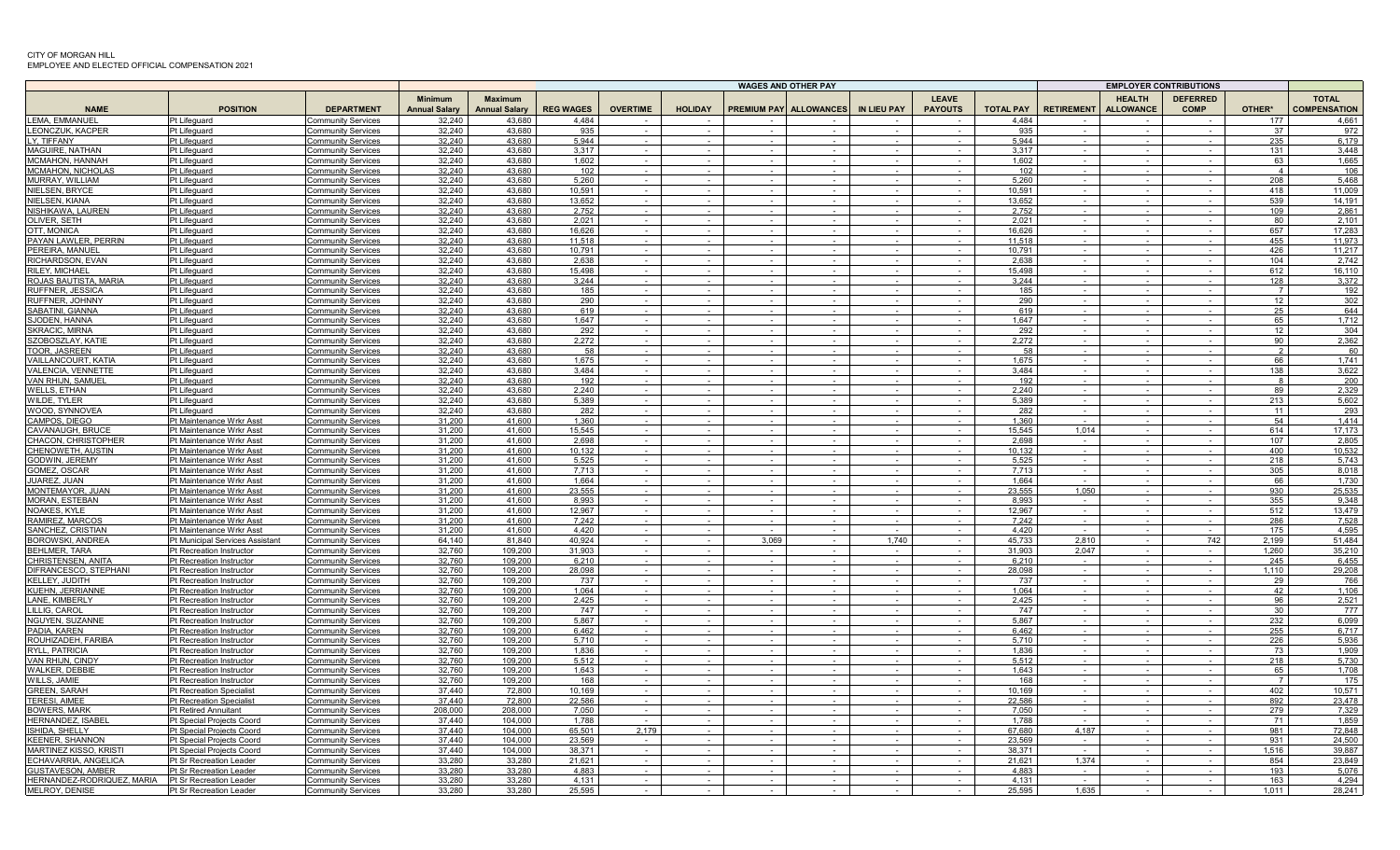|                                                    |                                                                           |                                                        |                                        |                                        |                   |                 |                  |                  | WAGES AND OTHER PAY           |                  |                                    |                   |                   |                                   | <b>EMPLOYER CONTRIBUTIONS</b>  |                |                                     |
|----------------------------------------------------|---------------------------------------------------------------------------|--------------------------------------------------------|----------------------------------------|----------------------------------------|-------------------|-----------------|------------------|------------------|-------------------------------|------------------|------------------------------------|-------------------|-------------------|-----------------------------------|--------------------------------|----------------|-------------------------------------|
| <b>NAME</b>                                        | <b>POSITION</b>                                                           | <b>DEPARTMENT</b>                                      | <b>Minimum</b><br><b>Annual Salary</b> | <b>Maximum</b><br><b>Annual Salary</b> | <b>REG WAGES</b>  | <b>OVERTIME</b> | <b>HOLIDAY</b>   |                  | <b>PREMIUM PAY ALLOWANCES</b> | IN LIEU PAY      | <b>LEAVE</b><br><b>PAYOUTS</b>     | <b>TOTAL PAY</b>  | <b>RETIREMENT</b> | <b>HEALTH</b><br><b>ALLOWANCE</b> | <b>DEFERRED</b><br><b>COMP</b> | OTHER*         | <b>TOTAL</b><br><b>COMPENSATION</b> |
| TROUARD-RIOLLE, MICHELLE                           | Pt Sr Recreation Leader                                                   | community Services                                     | 33,280                                 | 33,280                                 | 4,842             |                 |                  |                  |                               |                  |                                    | 4.842             |                   |                                   |                                | 191            | 5,033                               |
| URIBE, BARBARA                                     | Pt Sr Recreation Leader                                                   | <b>Community Services</b>                              | 33.280                                 | 33.280                                 | 3.911             |                 | $\sim$           |                  |                               |                  | $\sim$                             | 3.911             |                   |                                   | $\sim$                         | 155            | 4.066                               |
| <b>BATEY, HELENA</b>                               | Pt Swim Instructor                                                        | <b>Community Services</b>                              | 31.200                                 | 43.680                                 | 3.168             |                 | $\sim$           |                  |                               |                  | $\sim$                             | 3.168             |                   |                                   |                                | 125            | 3,293                               |
| <b>BROZIC, MARIA</b>                               | Pt Swim Instructor                                                        | Community Services                                     | 31.200                                 | 43.680                                 | 630               |                 | $\sim$           |                  |                               |                  | $\sim$                             | 630               |                   |                                   |                                | 25             | 655                                 |
| CAPOZZA, MCKENZIE                                  | Pt Swim Instructor                                                        | Community Services                                     | 31,200                                 | 43.680                                 | 2,658             |                 | $\sim$           |                  | $\sim$                        | $\sim$           | $\sim$                             | 2,658             |                   | $\sim$                            | $\sim$                         | 105            | 2,763                               |
| CASAREZ, NATALIE                                   | Pt Swim Instructor                                                        | Community Services                                     | 31,200                                 | 43,680                                 | 1,722             |                 |                  |                  |                               |                  | $\sim$                             | 1,722             |                   |                                   |                                | 68             | 1,790                               |
| EDGAR, COLIN<br>FIORITO, ASHLEE                    | Pt Swim Instructor<br>Pt Swim Instructor                                  | <b>Community Services</b><br><b>Community Services</b> | 31,200<br>31,200                       | 43,680<br>43,680                       | 15,859<br>2,016   |                 | $\sim$           |                  |                               | $\sim$           |                                    | 15,859<br>2.016   |                   |                                   |                                | 626<br>80      | 16,485<br>2,096                     |
| GILL, MEGAN                                        | Pt Swim Instructor                                                        | Community Services                                     | 31,200                                 | 43.680                                 | 1,929             |                 | $\sim$<br>$\sim$ |                  |                               | $\sim$<br>$\sim$ | $\sim$<br>$\sim$                   | 1.929             |                   |                                   |                                | 76             | 2,005                               |
| <b>GONZALES SANTOS, HALINA</b>                     | Pt Swim Instructor                                                        | <b>Community Services</b>                              | 31,200                                 | 43,680                                 | 1,796             |                 | $\sim$           | $\sim$           | $\sim$                        | $\sim$           | $\sim$                             | 1,796             |                   | $\sim$                            | $\sim$                         | 71             | 1,867                               |
| HARRIS-ANAYA, HANNA                                | Pt Swim Instructor                                                        | Community Services                                     | 31,200                                 | 43.680                                 | 6.789             |                 |                  |                  |                               | $\sim$           | $\sim$                             | 6.789             |                   |                                   |                                | 268            | 7,057                               |
| HERNSTEDT, SHELBY                                  | Pt Swim Instructor                                                        | <b>Community Services</b>                              | 31,200                                 | 43,680                                 | 3,268             |                 | $\sim$           |                  |                               |                  | $\sim$                             | 3,268             |                   |                                   | $\sim$                         | 129            | 3,397                               |
| <b>JALALDIN, MOOSAA</b>                            | Pt Swim Instructor                                                        | Community Services                                     | 31.200                                 | 43.680                                 | 1.221             |                 |                  |                  |                               |                  | $\sim$ 10 $\pm$                    | 1.221             |                   |                                   |                                | 18             | 1.239                               |
| <b>KRIVONOSOV, SOPHII</b>                          | Pt Swim Instructor                                                        | Community Services                                     | 31.200                                 | 43.680                                 | 3.182             |                 |                  |                  |                               |                  |                                    | 3.182             |                   |                                   |                                | 126            | 3.308                               |
| <b>KUANG, KATHERINE</b>                            | Pt Swim Instructor                                                        | Community Services                                     | 31,200                                 | 43,680                                 | 1,330             |                 | $\sim$           |                  |                               |                  | $\sim$                             | 1,330             |                   |                                   | $\sim$                         | 53             | 1,383                               |
| <b>LEMA, MATHIAS</b>                               | Pt Swim Instructor                                                        | Community Services                                     | 31,200                                 | 43.680                                 | 3.575             |                 |                  |                  |                               |                  |                                    | 3.575             |                   |                                   |                                | 141            | 3.716                               |
| MOEDER, SABRINA                                    | Pt Swim Instructor                                                        | <b>Community Services</b>                              | 31,200                                 | 43,680                                 | 4,613             |                 |                  |                  |                               |                  |                                    | 4,613             |                   |                                   |                                | 182            | 4,795                               |
| MURRAY, AMY<br>PALMER. ISABELL                     | Pt Swim Instructor<br>Pt Swim Instructor                                  | Community Services                                     | 31,200                                 | 43.680                                 | 1.488             |                 |                  |                  |                               |                  |                                    | 1.488             |                   |                                   |                                | 59<br>88       | 1.547                               |
| PRIM, KASSIDY                                      | Pt Swim Instructor                                                        | <b>Community Services</b>                              | 31,200<br>31,200                       | 43,680<br>43,680                       | 2,235<br>2,251    | $\sim$          |                  |                  |                               |                  | $\sim$                             | 2,235<br>2,251    |                   |                                   |                                | 89             | 2,323<br>2,340                      |
| SOMAVIA, SARAH                                     | Pt Swim Instructor                                                        | Community Services<br><b>Community Services</b>        | 31.200                                 | 43.680                                 | 7.930             |                 | $\sim$<br>$\sim$ | $\sim$           | $\sim$                        | $\sim$<br>$\sim$ | $\sim$                             | 7.930             |                   | $\sim$<br>$\sim$                  | $\sim$<br>$\sim$               | 313            | 8.243                               |
| TRAN, EILEEN                                       | Pt Swim Instructor                                                        | <b>Community Services</b>                              | 31,200                                 | 43,680                                 | 4,522             |                 | $\sim$           |                  |                               | $\sim$           | $\sim$                             | 4,522             |                   |                                   | $\sim$                         | 179            | 4,701                               |
| TRINH, MELYNDA                                     | Pt Swim Instructor                                                        | <b>Community Services</b>                              | 31.200                                 | 43.680                                 | 2.086             |                 | $\sim$           |                  |                               |                  | $\sim$                             | 2.086             |                   |                                   |                                | 82             | 2.168                               |
| WOODS, MORGAN                                      | Pt Swim Instructor                                                        | Community Services                                     | 31,200                                 | 43.680                                 | 2,552             |                 |                  |                  |                               |                  |                                    | 2,552             |                   |                                   |                                | 101            | 2,653                               |
| ARROYO, BRIANNA                                    | Pt Welcome Desk Assistant                                                 | Communitv Services                                     | 31,200                                 | 43.680                                 | 1,896             |                 | $\sim$           |                  |                               |                  | $\sim$                             | 1,896             |                   |                                   | $\sim$                         | 75             | 1,971                               |
| BANWAIT, ARMAAN                                    | Pt Welcome Desk Assistant                                                 | <b>Community Services</b>                              | 31,200                                 | 43,680                                 | 3,904             |                 |                  |                  |                               |                  | $\sim$                             | 3,904             |                   |                                   |                                | 154            | 4,058                               |
| <b>BARAJAS, ISAIAH</b>                             | Pt Welcome Desk Assistant                                                 | <b>Community Services</b>                              | 31,200                                 | 43,680                                 | 4,283             |                 |                  |                  |                               |                  |                                    | 4,283             |                   |                                   |                                | 169            | 4,452                               |
| <b>BURGETT, RYLIE</b>                              | Pt Welcome Desk Assistant                                                 | Community Services                                     | 31,200                                 | 43,680                                 | 5,730             |                 | $\sim$           |                  |                               |                  | $\sim$                             | 5.730             |                   |                                   |                                | 226            | 5,956                               |
| CALANCHE, MARISEL                                  | Pt Welcome Desk Assistant                                                 | Community Services                                     | 31,200                                 | 43,680                                 | 3,576             |                 |                  |                  |                               |                  |                                    | 3,576             |                   |                                   |                                | 141            | 3,717                               |
| HAYS, NORMANDY                                     | Pt Welcome Desk Assistant                                                 | Community Services                                     | 31,200                                 | 43,680                                 | 1,399             |                 | $\sim$           |                  | $\sim$                        | $\sim$           | $\sim$                             | 1,399             |                   |                                   | $\sim$                         | 55             | 1,454                               |
| KOFNOVEC, ALORA<br>LOPEZ, CHRISTOPHER              | Pt Welcome Desk Assistant<br>Pt Welcome Desk Assistant                    | <b>Community Services</b>                              | 31,200<br>31,200                       | 43,680<br>43,680                       | 6,576<br>9,139    |                 | $\sim$<br>$\sim$ |                  |                               |                  | $\sim$<br>$\sim$                   | 6,576<br>9.139    |                   |                                   | $\sim$<br>$\sim$               | 260<br>361     | 6,836<br>9,500                      |
| LUCCHETTI, RACHAEI                                 | Pt Welcome Desk Assistant                                                 | Community Services<br><b>Community Services</b>        | 31.200                                 | 43.680                                 | 8,858             |                 |                  |                  |                               |                  | $\sim$                             | 8.858             |                   |                                   |                                | 350            | 9,208                               |
| <b>MEAGOR, KATHERINE</b>                           | Pt Welcome Desk Assistant                                                 | <b>Community Services</b>                              | 31,200                                 | 43.680                                 | 90                |                 |                  |                  |                               |                  |                                    | 90                |                   |                                   |                                | $\overline{4}$ | 94                                  |
| MENACHO, ALEC                                      | Pt Welcome Desk Assistant                                                 | Community Services                                     | 31.200                                 | 43.680                                 | 1.208             |                 |                  |                  |                               |                  |                                    | 1,208             |                   |                                   |                                | 48             | 1,256                               |
| NIEHAUS, ANNA                                      | Pt Welcome Desk Assistant                                                 | Community Services                                     | 31,200                                 | 43,680                                 | 2,484             |                 |                  |                  |                               |                  |                                    | 2,484             |                   |                                   |                                | 98             | 2,582                               |
| PIZANO, VICTOR                                     | Pt Welcome Desk Assistant                                                 | Community Services                                     | 31,200                                 | 43,680                                 | 2,704             |                 |                  |                  |                               |                  |                                    | 2,704             |                   |                                   |                                | 45             | 2,749                               |
| POSADA, ALEXANDEF                                  | Pt Welcome Desk Assistant                                                 | <b>Community Services</b>                              | 31,200                                 | 43,680                                 | 1,215             |                 |                  |                  |                               |                  |                                    | 1,215             |                   |                                   |                                | 48             | 1,263                               |
| REYES, VIVIANA                                     | Pt Welcome Desk Assistant                                                 | Community Services                                     | 31,200                                 | 43,680                                 | 11.986            |                 |                  |                  |                               |                  |                                    | 11.986            |                   |                                   |                                | 474            | 12,460                              |
| SALINAS, OSCAR                                     | Pt Welcome Desk Assistant                                                 | Community Services                                     | 31,200                                 | 43.680                                 | 5,618             |                 | $\sim$           |                  |                               | $\sim$           | $\sim$                             | 5,618             |                   |                                   |                                | 222            | 5,840                               |
| SANDOVAL, ANGIE                                    | Pt Welcome Desk Assistant                                                 | <b>Community Services</b>                              | 31,200                                 | 43,680                                 | 15,260            |                 |                  |                  |                               |                  | $\sim$                             | 15,260            |                   |                                   |                                | 603            | 15,863                              |
| STEVENSON, AIDAN                                   | Pt Welcome Desk Assistant                                                 | Community Services                                     | 31,200                                 | 43.680                                 | 1,613             |                 | $\sim$<br>$\sim$ | $\sim$<br>$\sim$ | $\sim$<br>$\sim$              | $\sim$<br>$\sim$ | $\sim$ 10 $\pm$<br>$\sim$ 10 $\pm$ | 1.613             |                   | $\sim$<br>$\sim$                  | $\sim$<br>$\sim$               | 64             | 1.677                               |
| STEVENSON, AUBREY<br>STIDHAM, ALEXANDRA            | Pt Welcome Desk Assistant<br>Pt Welcome Desk Assistant                    | <b>Community Services</b><br>Community Services        | 31,200<br>31.200                       | 43,680<br>43.680                       | 12,700<br>9.455   |                 | $\sim$           | $\sim$           |                               | $\sim$           | $\sim$                             | 12,700<br>9.455   |                   |                                   | $\sim$                         | 502<br>374     | 13,202<br>9.829                     |
| URIBE, ISABEI                                      | Pt Welcome Desk Assistant                                                 | Community Services                                     | 31.200                                 | 43.680                                 | 7.905             |                 | $\sim$           |                  |                               |                  | $\sim$                             | 7.905             |                   |                                   | $\sim$                         | 312            | 8.217                               |
| VASQUEZ, ALYNA                                     | Pt Welcome Desk Assistant                                                 | <b>Community Services</b>                              | 31,200                                 | 43,680                                 | 9,720             |                 | $\sim$           |                  |                               |                  | $\sim$                             | 9,720             |                   |                                   | $\sim$                         | 384            | 10,104                              |
| ZUNIGA, ELENAH                                     | Pt Welcome Desk Assistant                                                 | <b>Community Services</b>                              | 31,200                                 | 43,680                                 | 6,945             |                 | $\sim$           |                  | $\sim$                        | $\sim$           | $\sim$ $-$                         | 6.945             |                   |                                   |                                | 274            | 7,219                               |
| PEMBER, ANN                                        | Pt Welcome Desk Coordinatr                                                | <b>Community Services</b>                              | 37,440                                 | 47,840                                 | 10,872            |                 |                  |                  |                               | $\sim$           | $\sim$ 10 $\pm$                    | 10,872            |                   |                                   |                                | 430            | 11,302                              |
| REYNOLDS, POCH'E                                   | Pt Welcome Desk Coordinatr                                                | <b>Community Services</b>                              | 37.440                                 | 47.840                                 | 1.999             |                 | $\sim$           |                  |                               | $\sim$           | $\sim$                             | 1.999             |                   |                                   |                                | 79             | 2,078                               |
| DABEL, MARIAH                                      | Public Services Admin Mgr                                                 | <b>Community Services</b>                              | 111.828                                | 146,988                                | 136,481           |                 | $\sim$           |                  | 1,692                         |                  | 9,319                              | 147.492           | 8,698             | 24,783                            |                                | 6.550          | 187,523                             |
| GHIONE, CHRISTOPHER                                | <b>Public Services Director</b>                                           | Community Services                                     | 178,788                                | 234,924                                | 231,225           |                 | $\sim$           | $\sim$           | 5,592                         | 7,320            | 16,580                             | 260,717           | 14,755            | $\sim$                            | 3,574                          | 10,713         | 289,759                             |
| <b>TUCKER, JENNIFER</b>                            | <b>Recreation Manager</b>                                                 | Community Services                                     | 120,132                                | 158,004                                | 140.834           |                 | $\sim$           | $\sim$           | 780                           | $\sim$           | 3,027                              | 144.641           | 8.987             | 18.910                            | 1.408                          | 6.635          | 180,581                             |
| <b>BIELECKI, ANNA</b><br><b>GARCIA GOMEZ, JOSE</b> | Recreation Services Coordinator                                           | <b>Community Services</b>                              | 74.016<br>74.016                       | 94,488<br>94.488                       | 94.485            |                 | $\sim$<br>$\sim$ | 3.168            | 912                           | $\sim$           | $\sim$<br>2.123                    | 94,485<br>94.057  | 6,035<br>5.718    | 24,783<br>9.455                   | 1,890<br>1.757                 | 4.407<br>4.310 | 131,600<br>115.297                  |
| MEJIA, CHRIST                                      | <b>Recreation Services Coordinator</b><br>Recreation Services Coordinator | <b>Community Services</b><br><b>Community Services</b> | 74.016                                 | 94.488                                 | 87.854<br>94.484  |                 |                  | 3.552            |                               |                  | $\sim$                             | 98.036            | 6,262             | 9.455                             | 1.911                          | 4.568          | 120.232                             |
| RICK, LISA                                         | Recreation Services Coordinator                                           | Community Services                                     | 74.016                                 | 94,488                                 | 94.484            |                 | $\sim$           |                  |                               | 3,480            | 3,779                              | 101,743           | 6.035             |                                   | 1,890                          | 4.550          | 114,218                             |
| HARO, TONY                                         | Senior Maintenance Worker                                                 | Community Services                                     | 74,016                                 | 94,488                                 | 94,485            | 4,350           |                  | 3.552            |                               |                  |                                    | 102,387           | 6,298             | 24,783                            | 1,890                          | 4,620          | 139,978                             |
| ZAMORA, JUAN                                       | Senior Maintenance Worker                                                 | Community Services                                     | 74.016                                 | 94,488                                 | 87.359            | 5,975           |                  | 6,024            | 912                           |                  | 4,131                              | 104,401           | 5,816             | 24,783                            | 1.747                          | 4.672          | 141,419                             |
| DINH, JOEY                                         | Associate Planner                                                         | Development Services                                   | 94.680                                 | 120.840                                | 109.604           |                 |                  |                  |                               | $\sim$           | 5.625                              | 115.229           | 7.001             | 7,665                             | 2.228                          | 5.220          | 137,343                             |
| LITTLE, LESLIE                                     | Asst Cty Mgr For Develop Srv                                              | Development Services                                   | 178.788                                | 234.924                                | 3,501             |                 |                  |                  | 91                            | $\sim$           | 35,814                             | 39,406            | 236               |                                   | 70                             | 646            | 40,358                              |
| RAMIREZ, EDITH                                     | Asst Cty Mgr For Develop Srv                                              | Development Services                                   | 178,788                                | 234,924                                | 228,382           | $\sim$          | $\sim$           | $\sim$           | 5,592                         | $\sim$           | 16,013                             | 249,987           | 14.517            | 24,783                            | 3,660                          | 10.440         | 303,387                             |
| LOPEZ, SHAWN                                       | <b>Building Inspector II</b>                                              | Development Services                                   | 98,196                                 | 125,304                                | 119,336           |                 |                  | $\sim$           |                               |                  | 187                                | 119,523           | 7,622             | 24,783                            | $\sim$                         | 5,386          | 157,314                             |
| MEDINA, RUDY                                       | <b>Building Inspector II</b>                                              | Development Services                                   | 98,196                                 | 125,304                                | 120,666           | 89              | $\sim$           |                  | 912                           | 3,480            | 1,272                              | 126,419           | 7,708             |                                   | $\sim$                         | 5,565          | 139,692                             |
| CARDWELL, DANIE                                    | <b>Building Inspector Supervisor</b>                                      | Development Services                                   | 115.512                                | 147.420                                | 147.420           | 7.006           | $\sim$           | 7.371            | 912                           |                  | 9.384                              | 172.093           | 9.416             | 24.783                            | 2.948                          | 7.295          | 216.535                             |
| <b>BLOMQUIST, ERIC</b><br>ROSSI, VICTORIA          | <b>Building Official</b>                                                  | Development Services                                   | 146.964<br>67.404                      | 193.116<br>86.040                      | 189.394<br>81.945 |                 |                  |                  | 780<br>836                    |                  | 9.505                              | 199,679<br>82.781 | 12.086<br>5.234   | 24.588<br>9.455                   | 3,788<br>1.639                 | 8,295<br>3.891 | 248.436                             |
| AMOS, JOHN                                         | <b>Business Assistant</b><br>Code Compliance Officer                      | Development Services<br>Development Services           | 88,932                                 | 113,508                                | 113,512           | 528             |                  | 8,513            |                               |                  | $\sim$<br>7,509                    | 130,062           | 7,794             | 24,783                            | 2,270                          | 5,561          | 103,000<br>170,470                  |
| <b>BASSETT, MARY</b>                               | Development Servics Technician                                            | <b>Development Services</b>                            | 77.664                                 | 99,144                                 | 99,144            | 2,191           |                  | 7.436            |                               |                  |                                    | 108,771           | 6.807             | 18.910                            | 1.983                          | 4.981          | 141.452                             |
|                                                    |                                                                           |                                                        |                                        |                                        |                   |                 |                  |                  |                               |                  |                                    |                   |                   |                                   |                                |                |                                     |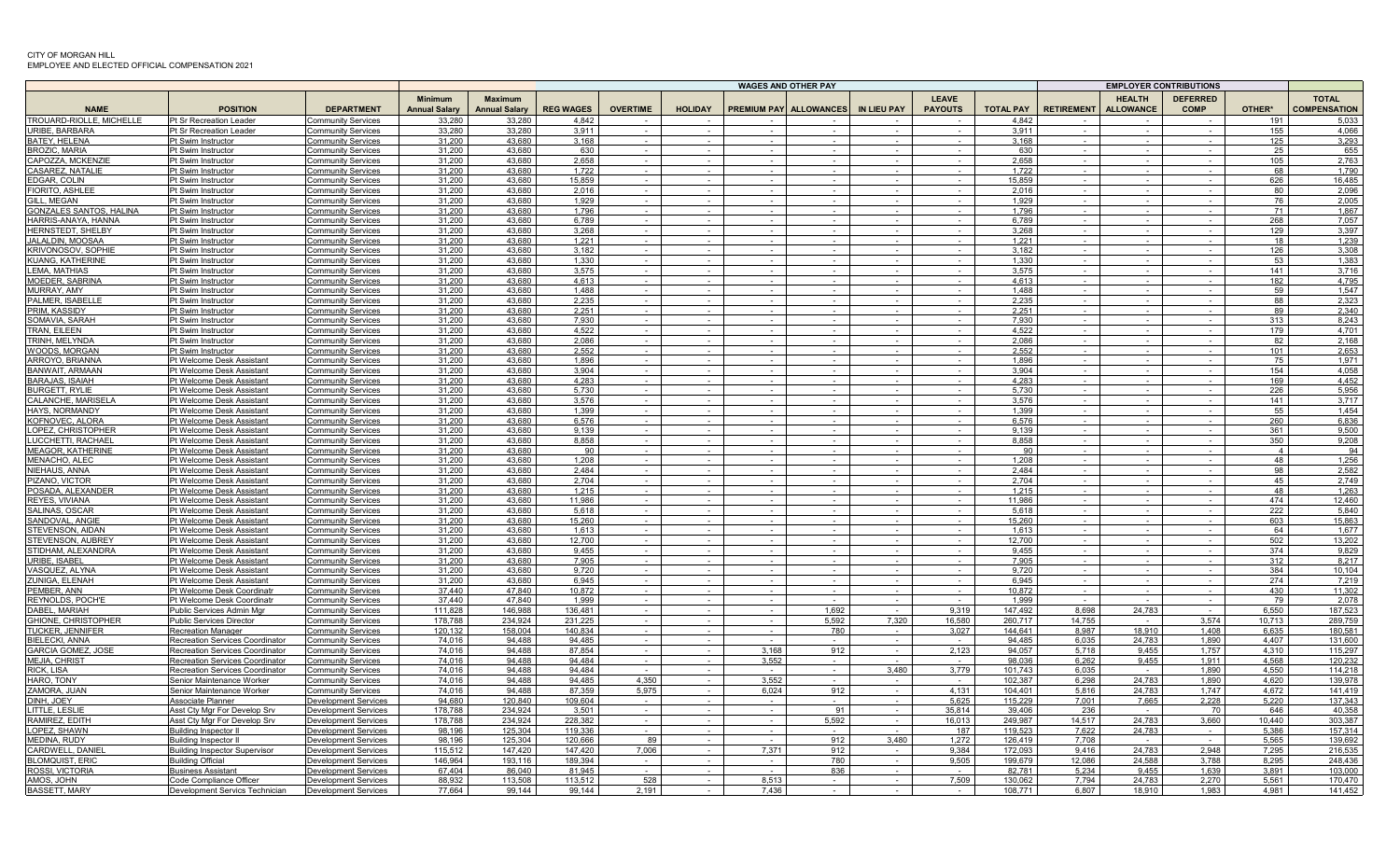|                                                |                                                                 |                                                                      |                                        |                                        |                    |                 |                  |                | WAGES AND OTHER PAY           |                  |                                |                    |                   |                                   | <b>EMPLOYER CONTRIBUTIONS</b> |                 |                                     |
|------------------------------------------------|-----------------------------------------------------------------|----------------------------------------------------------------------|----------------------------------------|----------------------------------------|--------------------|-----------------|------------------|----------------|-------------------------------|------------------|--------------------------------|--------------------|-------------------|-----------------------------------|-------------------------------|-----------------|-------------------------------------|
| <b>NAME</b>                                    | <b>POSITION</b>                                                 | <b>DEPARTMENT</b>                                                    | <b>Minimum</b><br><b>Annual Salarv</b> | <b>Maximum</b><br><b>Annual Salary</b> | <b>REG WAGES</b>   | <b>OVERTIME</b> | <b>HOLIDAY</b>   |                | <b>PREMIUM PAY ALLOWANCES</b> | IN LIEU PAY      | <b>LEAVE</b><br><b>PAYOUTS</b> | <b>TOTAL PAY</b>   | <b>RETIREMENT</b> | <b>HEALTH</b><br><b>ALLOWANCE</b> | <b>DEFERRED</b><br>COMP       | OTHER*          | <b>TOTAL</b><br><b>COMPENSATION</b> |
| COLLINS COOPER, ELAINE                         | Development Servics Technician                                  | Development Services                                                 | 77.664                                 | 99.144                                 | 99.144             |                 |                  |                |                               |                  |                                | 99.144             | 6,332             | 18.910                            | 1.983                         | 4.601           | 130,970                             |
| <b>KING, ANNA</b>                              | Development Servics Technician                                  | <b>Development Services</b>                                          | 77.664                                 | 99.144                                 | 99.144             | 679             | $\sim$           | 3.729          |                               |                  | 1.776                          | 105.328            | 6.571             | 18.910                            | 1.983                         | 4.798           | 137.590                             |
| CARMAN, JENNIFER<br><b>SHERMAN, BRITTNEY</b>   | Developments Services Dir<br>Economic Dev Coordinator           | <b>Development Services</b><br><b>Development Services</b>           | 178.788<br>101.304                     | 234.924<br>129,264                     | 221.225<br>15.519  |                 | $\sim$<br>$\sim$ |                | 4.680<br>$\sim$               | $\sim$           | 10.923<br>$\sim$               | 236.828<br>15.519  | 14.114<br>937     | 9.983                             | 1.962                         | 10.114<br>786   | 273,001<br>17,242                   |
| LANG, JOHN                                     | Economic Dev Manager                                            | <b>Development Services</b>                                          | 129,912                                | 170,412                                | 67,222             |                 | $\sim$           | 876            | 1,364                         | 3,050            | 25,970                         | 98.482             | 4.400             | $\sim$                            | 653                           | 3,562           | 107,097                             |
| MAHOOD, MATTHEW                                | conomic Development Director                                    | Development Services                                                 | 170,316                                | 224,256                                | 78,269             |                 |                  |                | 2,089                         |                  | $\sim$                         | 80,358             | 4,724             | 10.150                            |                               | 3,613           | 98,845                              |
| GARCIA, REBECCA                                | Housing Director                                                | Development Services                                                 | 170,316                                | 224,256                                | 193,957            |                 | $\sim$           | $\sim$         | 3,462                         | $\sim$ 10 $\pm$  | $\sim$                         | 197,419            | 12,359            | 18,910                            | 1,940                         | 8,569           | 239,197                             |
| THOMAS, CHRISTIE                               | Housing Program Coordinator                                     | Development Services                                                 | 94.680                                 | 120,840                                | 117.965            |                 | $\sim$           | $\sim$         | 912                           | 3,480            | 2,082                          | 124,439            | 7,524             | $\sim$                            | 2.360                         | 5,452           | 139,775                             |
| LUNA, JENNA                                    | <b>Municipal Services Assistant</b>                             | <b>Development Services</b>                                          | 64.140                                 | 81,840                                 | 81.838             | 743             | $\sim$           |                | 912                           | $\sim$           | $\sim$                         | 83.493             | 5,227             | 9,455                             | 1.667                         | 3.934           | 103.776                             |
| MEDINA, SHANIKA                                | Municipal Services Assistant                                    | <b>Development Services</b>                                          | 64.140                                 | 81,840                                 | 75,236<br>135.514  | $\sim$          | $\sim$           | $\sim$         | 912                           | $\sim$           | $\sim$<br>1.350                | 76,148             | 4,799<br>8.649    | 11,854<br>18.910                  | 771<br>2,710                  | 3,601<br>5.988  | 97,173<br>173.121                   |
| SON, HYUN<br>PASZKOWSKI, ADAM                  | Plan Check Engineer<br><b>Principal Planner</b>                 | <b>Development Services</b><br><b>Development Services</b>           | 125,138<br>129,912                     | 159,700<br>170,412                     | 163.369            |                 | $\sim$           |                | $\sim$<br>600                 | $\sim$<br>$\sim$ | 8,120                          | 136,864<br>172,089 | 10,425            | 24,783                            | $\sim$                        | 7,574           | 214,871                             |
| <b>BAKER, JAMES</b>                            | <b>Pt Retired Annuitant</b>                                     | <b>Development Services</b>                                          | 122.720                                | 122.720                                | 472                |                 |                  |                |                               |                  | $\sim$                         | 472                |                   |                                   | $\sim$                        |                 | 479                                 |
| COLON STEUBER, LUCILLE                         | Pt Special Projects Coord                                       | <b>Development Services</b>                                          | 37.440                                 | 104.000                                | 8.586              |                 |                  |                |                               |                  |                                | 8.586              | 518               |                                   |                               | 339             | 9.443                               |
| <b>GRINDALL, TRAVERS</b>                       | Pt Special Projects Coord                                       | <b>Development Services</b>                                          | 37,440                                 | 104,000                                | 1.800              |                 |                  |                |                               |                  | $\sim$                         | 1,800              |                   |                                   |                               | 71              | 1,871                               |
| <b>BUIKEMA, RICHARD</b>                        | Pt Sr Project Manager                                           | <b>Development Services</b>                                          | 139.360                                | 139.360                                | 40.066             |                 |                  |                |                               |                  |                                | 40.066             | 2.458             |                                   |                               | 1.583           | 44.107                              |
| <b>BROWN, TIFFANY</b>                          | Senior Planner                                                  | Development Services                                                 | 111.828<br>111.828                     | 146,988<br>146.988                     | 123,634<br>44.349  |                 |                  | 3,258          | 937                           | 2.440            | 6.888                          | 124,571            | 7.887<br>2.989    | 24,588                            | 1.887<br>860                  | 5,670<br>2.441  | 164,603<br>63,225                   |
| LINDER. THERESA<br>PAOLINI, GINA               | Senior Planner<br>Senior Planner                                | Development Services<br>Development Services                         | 111,828                                | 146.988                                | 144.673            |                 |                  | 7,234          | 600                           |                  | 3,065                          | 56.935<br>155,572  | 9,232             | 18,910                            | 1.447                         | 7.014           | 192,175                             |
| HA, CHUONG                                     | Supervising Civil Engineer                                      | Development Services                                                 | 120,132                                | 158,004                                | 155,506            | $\sim$          | $\sim$           | $\sim$         | 1,512                         | $\sim$           | 8,828                          | 165,846            | 9,923             | 24,783                            | 3,110                         | 7,292           | 210,954                             |
| <b>MALICDEM, BRIAN</b>                         | <b>Unhoused Specialist</b>                                      | Development Services                                                 | 76.980                                 | 98.268                                 | 2.825              |                 | $\sim$           |                | $\sim$                        | $\sim$           | $\sim$                         | 2.825              | 171               |                                   | 57                            | 112             | 3.165                               |
| GITTLESON, DAVID                               | Associate Engineer                                              | <b>Engineering and Utilities</b>                                     | 113.472                                | 144.877                                | 144.877            |                 | $\sim$           | 5,433          |                               | $\sim$           | 7,508                          | 157,818            | 9,369             | 6,935                             | 2,897                         | 6.757           | 183,776                             |
| JIMENEZ, MARIO                                 | Associate Engineer                                              | <b>Engineering and Utilities</b>                                     | 113.472                                | 144.877                                | 145.753            |                 |                  | 5.972          | 912                           |                  | 9.027                          | 161.664            | 9.689             | 24.783                            | 2.913                         | 6.770           | 205.819                             |
| KONG, LYNETTE                                  | Associate Engineer                                              | <b>Engineering and Utilities</b>                                     | 113.472<br>146,964                     | 144.877<br>193,116                     | 144.877<br>164,811 |                 |                  |                | 748                           | 3.480            | 3,430                          | 151.787<br>165,559 | 9,253<br>9,803    | 24,783                            | 2,897                         | 6,524<br>7.470  | 170,461<br>207,615                  |
| SYLVAIN, JAMES<br>CREER, SCOTT                 | Jeputy Dir For Utilities Serv<br>Deputy Director For Engineerng | Engineering and Utilities<br><b>Engineering and Utilities</b>        | 146,964                                | 193,116                                | 190,075            |                 | $\sim$<br>$\sim$ |                | 2,700                         | $\sim$           | $\sim$<br>1,810                | 194,585            | 12,129            | 5,916                             | $\sim$<br>3,802               | 8,527           | 224,959                             |
| NEFF. TOM                                      | Electriciar                                                     | <b>Engineering and Utilities</b>                                     | 92,520                                 | 118,104                                | 118.104            |                 |                  | 11.574         | $\sim$                        |                  | 1,168                          | 130,846            | 8,319             | 24,783                            | 2,362                         | 5.741           | 172,051                             |
| VIZCARRA, AGUSTIN                              | Engineering Technician I                                        | <b>Engineering and Utilities</b>                                     | 68.676                                 | 87,636                                 | 76.437             |                 | $\sim$           | 1.800          | 114                           | $\sim$           | 1.529                          | 79.880             | 4.995             | 24.783                            |                               | 3.759           | 113.417                             |
| HENRY, JOHN                                    | Ingineering Technician I                                        | <b>Engineering and Utilities</b>                                     | 75,936                                 | 96,924                                 | 96,921             |                 |                  | 1.118          | 912                           |                  | 2,165                          | 101,116            | 6,190             | 24,783                            | 1,938                         | 4,586           | 138,613                             |
| ALONZO, INGA                                   | Management Analyst                                              | Engineering and Utilities                                            | 90,192                                 | 115,128                                | 113,797            |                 | $\sim$           | 1,107          | 912                           | 3,000            | $\sim$                         | 118,816            | 7,264             |                                   | 2,291                         | 5,279           | 133,650                             |
| RODRIGUEZ, FLORENTINA                          | Municipal Services Assistant                                    | <b>Engineering and Utilities</b>                                     | 64,140                                 | 81,840                                 | 81,839             |                 | $\sim$           | 9,225          | $\sim$                        |                  | 1,960                          | 93,024             | 5,816             | 9,386                             | 1,641                         | 4,299           | 114,166                             |
| ARMENDARIZ, ELIZABETH<br>ANGELES, MARIA        | Office Assistant II<br>Senior Civil Engineer                    | <b>Engineering and Utilities</b><br><b>Engineering and Utilities</b> | 58.152<br>129.912                      | 74,232<br>170.412                      | 74.206<br>167.731  | 187             | $\sim$           |                | 912<br>1.512                  | $\sim$           | $\sim$<br>1.966                | 75,305<br>171.209  | 4.740<br>10.703   | 9.455<br>24.783                   | 1.484<br>1.333                | 3.611<br>7.636  | 94.595<br>215.664                   |
| CHO, YAT                                       | Senior Project Manage                                           | <b>Engineering and Utilities</b>                                     | 129.912                                | 170,412                                | 168.130            |                 |                  |                | 1,512                         | 7.320            | 11.845                         | 188,807            | 10.704            |                                   | 2,962                         | 7.972           | 210,445                             |
| MATUK, RUBEN                                   | Senior Public Works Inspector                                   | <b>Engineering and Utilities</b>                                     | 99.468                                 | 126.948                                | 126.948            |                 |                  | 7.159          | 912                           | 3.000            | 2,128                          | 140.147            | 8.566             |                                   | 2.539                         | 6.070           | 157,322                             |
| PIPKIN, JOHN                                   | Senior Public Works Inspector                                   | <b>Engineering and Utilities</b>                                     | 99,468                                 | 126,948                                | 126,948            | 2,335           |                  |                |                               |                  | 2,533                          | 131,816            | 8,108             | 8,880                             | 2,543                         | 5,918           | 157,265                             |
| CHRISTENSEN, KENNETH                           | Senior Utility Workeı                                           | <b>Engineering and Utilities</b>                                     | 74.016                                 | 94,488                                 | 94.484             | 68              |                  | 2,011          | 912                           |                  | 2,181                          | 99,656             | 6.194             | 9,455                             | 1,890                         | 3.127           | 120,322                             |
| ROMO SR, ROBERT                                | Senior Utility Worker                                           | <b>Engineering and Utilities</b>                                     | 74,016<br>74.016                       | 94,488<br>94.488                       | 92,754<br>95,614   | 8,832           |                  | 10,625         |                               | $\sim$           | 883<br>1,419                   | 113,094            | 6,632<br>6.581    | 9,455<br>9,386                    | 1,855<br>1.912                | 5,164<br>4.765  | 136,200                             |
| VASQUEZ, ORACIO<br>WAKE, RICHARD               | Senior Utility Worker<br>Senior Utility Worker                  | <b>Engineering and Utilities</b><br><b>Engineering and Utilities</b> | 74.016                                 | 94.488                                 | 94.484             | 617             | $\sim$           | 7,337<br>4,355 | 912                           | $\sim$           | $\sim$                         | 104,370<br>100,368 | 6.344             | 24,783                            | 1.890                         | 4.616           | 127,014<br>138,001                  |
| KARL, ANTHONY                                  | Jtility Supervisor                                              | <b>Engineering and Utilities</b>                                     | 99,144                                 | 126,528                                | 53,530             | 2,894           |                  | 934            |                               | $\sim$           | 3,251                          | 60,609             | 3,662             | 3,920                             | 1,071                         | 2,334           | 71,596                              |
| PARRAZ, MARIO                                  | <b>Utility Supervisor</b>                                       | <b>Engineering and Utilities</b>                                     | 99.144                                 | 126,528                                | 126,526            | 8.114           | $\sim$           | 5,205          | 912                           | $\sim$           | 2,338                          | 143,095            | 8.442             | 24,783                            | 2.531                         | 6.240           | 185,091                             |
| <b>BYRUM, CLINT</b>                            | Utility Systems Manager                                         | <b>Engineering and Utilities</b>                                     | 120,132                                | 158,004                                | 155,511            |                 | $\sim$           | 1,471          | 228                           | $\sim$ $-$       | 3,646                          | 160,856            | 9,924             | 24,783                            | 3,110                         | 7,257           | 205,930                             |
| <b>GONZALES, RUBEN</b>                         | Utility Worker I                                                | <b>Engineering and Utilities</b>                                     | 60.864                                 | 77.664                                 | 56.944             | 1.329           | $\sim$           |                | $\sim$                        | 2.900            | 486                            | 61.659             | 3.623             | 4.086                             | 1.030                         | 3.064           | 69.376                              |
| <b>GONZALEZ, SAMMY</b><br>LOPEZ GARCIA, FELIPI | Utility Worker I<br>Utility Worker I                            | <b>Engineering and Utilities</b><br><b>Engineering and Utilities</b> | 60.864<br>60,864                       | 77.664<br>77,664                       | 24.580<br>23,146   | 231<br>2,976    | $\sim$<br>$\sim$ |                | $\sim$<br>$\sim$              | 1,305            | $\sim$<br>373                  | 24.811<br>27,800   | 1.484<br>1,397    |                                   | 492<br>463                    | 1.326<br>1,349  | 32.199<br>31,009                    |
| <b>MARTINEZ, GABRIEL</b>                       | Utility Worker I                                                | <b>Engineering and Utilities</b>                                     | 60.864                                 | 77,664                                 | 77,422             | 112             | $\sim$           | 1,920          | $\sim$                        | $\sim$ 10 $\pm$  | $\sim$                         | 79,454             | 5.104             | 24,783                            |                               | 3.794           | 113,135                             |
| <b>MATUK, LOUIS</b>                            | Utility Worker I                                                | <b>Engineering and Utilities</b>                                     | 60,864                                 | 77,664                                 | 49.494             | 926             |                  | $\sim$         | 228                           | $\sim$ 10 $\pm$  | 1,251                          | 51,899             | 3,176             | 7,840                             |                               | 2,652           | 65,567                              |
| <b>MEJIA, MARTIN</b>                           | Jtility Worker I                                                | Engineering and Utilities                                            | 60.864                                 | 77.664                                 | 9,364              | 527             | $\sim$           |                | $\sim$                        | $\sim$           | $\sim$                         | 9.891              | 565               | 4.233                             |                               | 506             | 15.195                              |
| MORENO, JACOB                                  | <b>Jtility Worker I</b>                                         | <b>Engineering and Utilities</b>                                     | 60.864                                 | 77,664                                 | 73.974             | 15.134          | $\sim$           | 3,791          |                               |                  | $\sim$                         | 92,899             | 4,962             | 10,286                            | 1,479                         | 4.286           | 113,912                             |
| PEREZ BRIBIESCA, DANIEI                        | Utility Worker I                                                | <b>Engineering and Utilities</b>                                     | 60,864                                 | 77,664                                 | 32,581             | 4,360           | $\sim$           |                | $\sim$                        | 1,450            | 559                            | 38,950             | 1,680             | $\sim$                            | $\sim$                        | 1,786           | 42,416                              |
| PIPKIN, JOHN<br>SCHREIBER, MATHEW              | Utility Worker I<br>Utility Worker I                            | <b>Engineering and Utilities</b><br><b>Engineering and Utilities</b> | 60.864<br>60,864                       | 77.664<br>77,664                       | 25.436<br>34.559   | 1.807<br>154    | $\sim$<br>$\sim$ | 739            | 380<br>532                    | $\sim$<br>$\sim$ | 197<br>1,564                   | 28,559<br>36,809   | 1.764<br>2,230    | 8.167<br>5.488                    | $\sim$<br>$\sim$              | 1.344<br>1.773  | 39,834<br>46,300                    |
| CONLON. TIM                                    | Utility Worker II                                               | <b>Engineering and Utilities</b>                                     | 67.152                                 | 85.719                                 | 85.719             | 2.174           | $\sim$           | 1.920          |                               |                  | 122                            | 89.935             | 5.634             | 9.455                             | 1.714                         | 4.231           | 110.969                             |
| ESQUIVEL, OSBALDO                              | Utility Worker II                                               | <b>Engineering and Utilities</b>                                     | 67.152                                 | 85.719                                 | 85.718             | 33              |                  | 7.691          | 912                           |                  | 141                            | 94.495             | 5.820             | 24.783                            | 1.714                         | 4.281           | 131.093                             |
| GALLOWAY, ADAM                                 | Jtility Worker II                                               | Engineering and Utilities                                            | 67.152                                 | 85.719                                 | 16.484             | 354             |                  | 1,606          | 190                           |                  | 5,473                          | 24,107             | 1,226             | 6.165                             | 330                           | 903             | 32,731                              |
| GONZALES, JOHNNY                               | Utility Worker II                                               | <b>Engineering and Utilities</b>                                     | 67,152                                 | 85,719                                 | 85.719             | 36.966          |                  | 9,428          | 190                           |                  | $\sim$                         | 132,303            | 6,113             | 24,783                            | 1,714                         | 5,679           | 170,592                             |
| <b>GUZMAN, RICHARD</b>                         | Jtility Worker II                                               | <b>Engineering and Utilities</b>                                     | 67,152                                 | 85,719                                 | 89.889             | 21,736          |                  | 17.874         | 114                           |                  | 4,255                          | 129,499            | 7,030             | 9,455                             | 1.716<br>1.714                | 5,782           | 153,482                             |
| HERRERA, TEODORC<br>PACHECO, JOEY              | Jtility Worker II<br>Utility Worker II                          | <b>Engineering and Utilities</b><br><b>Engineering and Utilities</b> | 67.152<br>67.152                       | 85.719<br>85.719                       | 86.181<br>82.484   | 20.138<br>5,368 |                  | 8.268<br>1.182 |                               |                  | $\sim$                         | 118.956<br>89,034  | 6.025<br>5,378    | 9.455<br>24,783                   | 1.650                         | 5.270<br>4.192  | 141.420<br>125,037                  |
| ROCHA, LEONARDC                                | Utility Worker II                                               | <b>Engineering and Utilities</b>                                     | 67,152                                 | 85,719                                 | 85.831             | 31.642          | $\sim$           | 3,720          | 342                           | $\sim$           | 217                            | 121,752            | 5,727             | 24,783                            | 1,708                         | 5.397           | 159,367                             |
| RUSSO, DANNY                                   | Utility Worker II                                               | <b>Engineering and Utilities</b>                                     | 67,152                                 | 85,719                                 | 85,719             | 584             |                  | 6,206          | 228                           | $\sim$           | 428                            | 93,165             | 5,907             | 24,783                            | 1,714                         | 4,336           | 129,905                             |
| VASQUEZ, VICTOR                                | Utility Worker II                                               | <b>Engineering and Utilities</b>                                     | 67,152                                 | 85,719                                 | 82.053             | 13.842          | $\sim$           | 4.944          |                               |                  | $\sim$                         | 100,839            | 5.408             | 24,783                            | 1,633                         | 4.663           | 137,326                             |
| <b>WILBER, ROBERT</b>                          | Utility Worker II                                               | <b>Engineering and Utilities</b>                                     | 67.152                                 | 85.719                                 | 85.718             |                 | $\sim$           | 1.920          | 912                           |                  | 291                            | 88.841             | 5.634             | 9.455                             | 1.714                         | 4.091           | 109.735                             |
| <b>COREAS, TOMMY</b><br>PALSGROVE, SHANI       | Animal Services Officer<br>Chief Of Police                      | Police<br>Police                                                     | 59.661<br>178.788                      | 76.144<br>234.924                      | 66.203<br>231.952  | 2.366           |                  |                | 1.160<br>1.400                | 8.580            | 505<br>16.265                  | 78.814<br>249.617  | 4.221<br>40.879   | 24.783                            | 3.902                         | 3.523<br>16.429 | 86.558<br>335.610                   |
| PONCE, JENNIFER                                | <b>Emergency Services Coordinator</b>                           | Police                                                               | 101,304                                | 129,264                                | 127,226            |                 |                  |                | 912                           |                  | 8,171                          | 136,309            | 8,119             | 9,983                             | 2,545                         | 6,139           | 163,095                             |
| CARDENAS, LISA                                 | Executive Asst To Chief Of Pd                                   | Police                                                               | 68.664                                 | 87.636                                 | 87.636             |                 |                  | 6.573          | 912                           | 3,000            |                                | 98,121             | 6.017             |                                   | 1.753                         | 4.424           | 110.315                             |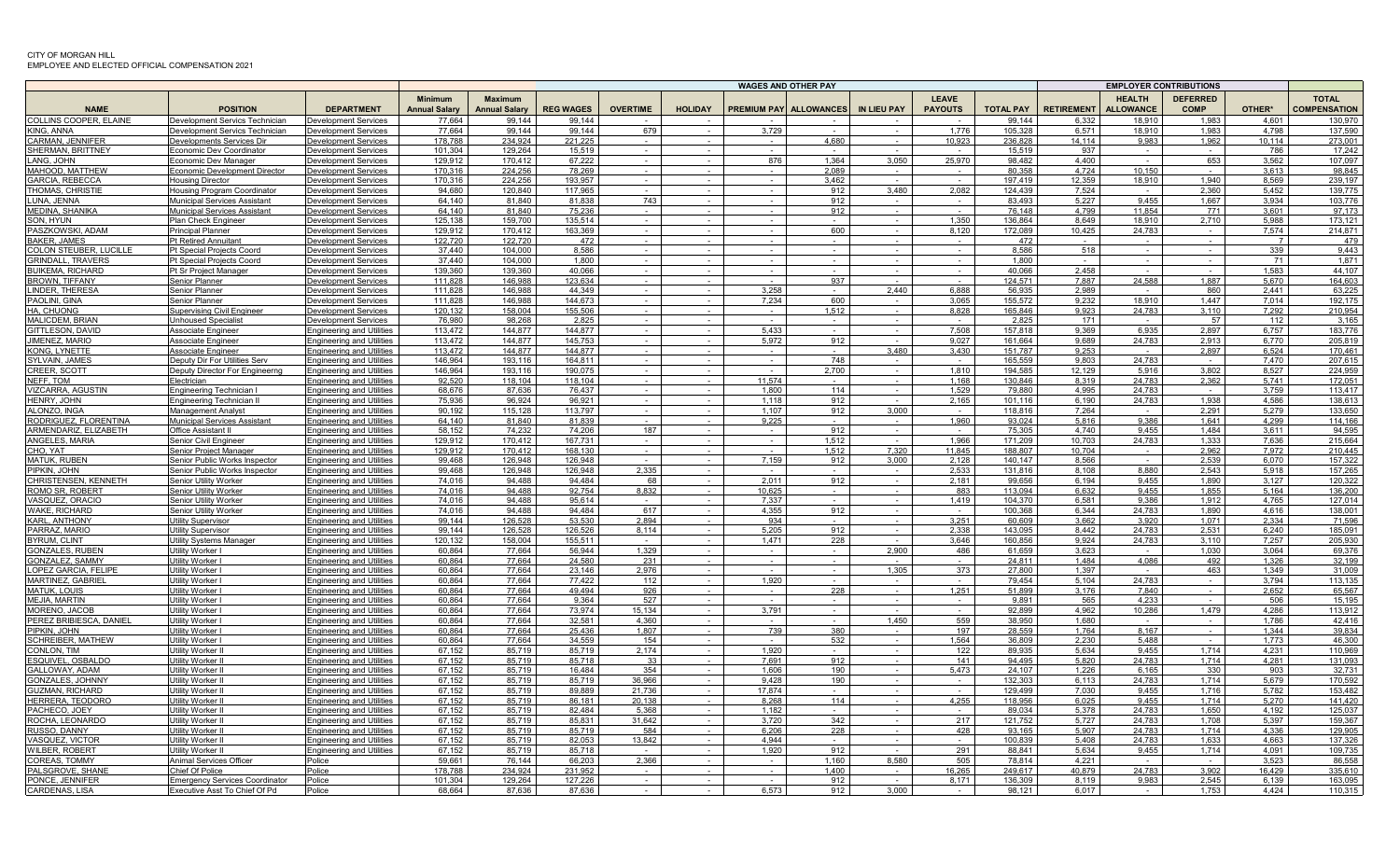|                                                 |                                                      |                   |                                        |                                        |                    |                  | <b>WAGES AND OTHER PAY</b> |                  |                               |                          |                                |                    |                   | <b>EMPLOYER CONTRIBUTIONS</b>     |                             |                  |                                     |  |
|-------------------------------------------------|------------------------------------------------------|-------------------|----------------------------------------|----------------------------------------|--------------------|------------------|----------------------------|------------------|-------------------------------|--------------------------|--------------------------------|--------------------|-------------------|-----------------------------------|-----------------------------|------------------|-------------------------------------|--|
| <b>NAME</b>                                     | <b>POSITION</b>                                      | <b>DEPARTMENT</b> | <b>Minimum</b><br><b>Annual Salary</b> | <b>Maximum</b><br><b>Annual Salary</b> | <b>REG WAGES</b>   | <b>OVERTIME</b>  | <b>HOLIDAY</b>             |                  | <b>PREMIUM PAY ALLOWANCES</b> | IN LIEU PAY              | <b>LEAVE</b><br><b>PAYOUTS</b> | <b>TOTAL PAY</b>   | <b>RETIREMENT</b> | <b>HEALTH</b><br><b>ALLOWANCE</b> | <b>DEFERRED</b><br>COMP     | OTHER*           | <b>TOTAL</b><br><b>COMPENSATION</b> |  |
| <b>FUMAGALLI, MIKE</b>                          | Information Systems Technician                       | Police            | 87,960                                 | 112,272                                | 112,266            | 9.117            |                            | 5.829            |                               |                          | 4.426                          | 131.638            | 7,350             | 22,806                            | 2,245                       | 5,763            | 169,802                             |  |
| HUDDLESTON, JARED                               | Multi Service Officer                                | Police            | 79.566                                 | 101.549                                | 89.130             | 8.356            | 5.724                      |                  | 1.400                         | 7,320                    | 1.169                          | 113.099            | 6.043             |                                   |                             | 4.965            | 124.107                             |  |
| ORENZO, JASON                                   | Multi Service Officer                                | Police            | 79,566                                 | 101,549                                | 101,548            | 680              | 6.601                      |                  | 1,400                         | 6,710                    | 936                            | 117.875            | 6,992             | 908                               |                             | 5.178            | 130,953                             |  |
| PECSOK, TYLER<br>HUERTAS BALAGSO, MARGARITA     | Multi Service Officer<br>Police Admin Mgr            | Police<br>Police  | 79,566<br>111,828                      | 101,549<br>146.988                     | 92,276<br>133.347  | 9,912<br>604     | 5,855<br>$\sim$            | $\sim$<br>8,620  | 1.400<br>2,962                | $\sim$                   | 6,832                          | 109.443<br>152,365 | 6,253<br>8,635    | 20,385<br>24,783                  | $\sim$<br>2.448             | 4.965<br>6.443   | 141.046<br>194.674                  |  |
| RAMIREZ. MARIO                                  | Police Captain                                       | Police            | 146.964                                | 193.116                                | 171.040            | $\sim$           | 2,722                      | 7.664            | 1,400                         |                          | 14.787                         | 197.613            | 30.583            | 25,113                            | 2.498                       | 12.749           | 268.556                             |  |
| RAMOS, RAMON                                    | Police Captain                                       | Police            | 146,964                                | 193,116                                | 166.839            | 1.536            | 2,722                      | 4,793            | 1,400                         | 7,320                    | 7,903                          | 192,513            | 30,874            |                                   | 2,440                       | 12,436           | 238,263                             |  |
| BAYARD, SEAN                                    | Police Corpora                                       | Police            | 113.301                                | 144.605                                | 137.369            | 32.883           | 8.865                      | 6.537            | 1.400                         |                          | 1.777                          | 188.831            | 27.086            | 19.950                            | $\sim$                      | 12.083           | 247.950                             |  |
| <b>FARRELL, SEAN</b>                            | Police Corpora                                       | Police            | 113.301                                | 144.605                                | 139.835            | 14.080           | 9.040                      | 13.931           | 1.602                         | 7.320                    | 6.196                          | 192.004            | 28.732            |                                   | $\sim$                      | 11.699           | 232.435                             |  |
| KUHLEN, JOHANNES                                | Police Corporal                                      | Police            | 113.301                                | 144.605                                | 149.310            | 21.320           | 9.399                      | 10.845           | 2.160                         | 7.320                    | 262                            | 200.616            | 29.229            |                                   | $\sim$                      | 12.533           | 242.378                             |  |
| SILVA, SCOTT<br>ZEN. MELINDA                    | Police Corporal                                      | Police<br>Police  | 113,301<br>113.301                     | 144,605<br>144.605                     | 143,771<br>144.604 | 17,417<br>5.945  | 9,399<br>9.399             | 3,970<br>22,649  | 2,312<br>1.450                | $\sim$                   | 8,243                          | 185,112<br>184.047 | 27,860<br>31.297  | 26,088<br>20,831                  |                             | 9,638<br>11.869  | 248,698<br>248,044                  |  |
| ALANIS, SARITA                                  | Police Corporal<br>Police Officer                    | Police            | 105,270                                | 134,354                                | 135,104            | 13,329           | 8.733                      | 21,880           | 2,362                         |                          | 5,891                          | 187,299            | 29,243            | 26,088                            |                             | 11.715           | 254,345                             |  |
| <b>BENITEZ, VICTOF</b>                          | Police Officer                                       | Police            | 105.270                                | 134.354                                | 121.863            | 15.631           | 7.921                      | 1.200            | 1.400                         | $\sim$                   |                                | 148.015            | 23.263            | 26.088                            |                             | 5.825            | 203.191                             |  |
| BROYER, OSCAR                                   | Police Officer                                       | olice             | 105,270                                | 134.354                                | 135.243            | 9.555            | 8.733                      | 10,077           | 1.400                         |                          | 2,052                          | 167.060            | 27.316            | 26.088                            |                             | 10,624           | 231,088                             |  |
| DAVIS, TODD                                     | Police Officer                                       | Police            | 105,270                                | 134,354                                | 62.009             | 6.158            | 4.031                      | 3,100            | $\sim$                        | $\sim$                   | 864                            | 76,162             | 7,897             | 13.098                            | $\sim$                      | 4.833            | 101,990                             |  |
| DINI, GREGORY                                   | Police Officer                                       | Police            | 105,270                                | 134,354                                | 134,353            | 8 9 4 7          | 8,733                      | 16,577           | 1,450                         | $\sim$                   | $\sim$                         | 170,060            | 28,311            | 26,088                            | $\sim$                      | 10,855           | 235,314                             |  |
| DONATONI, MATTHEW                               | Police Officer                                       | Police            | 105,270                                | 134.354                                | 139.511<br>91.899  | 17.417           | 8.733                      | $\sim$           | 1,400                         | $\sim$                   | 28                             | 167.089            | 16,260            | 26.088<br>9.173                   | $\sim$                      | 10.737<br>6.398  | 220,174<br>119.599                  |  |
| <b>GRANADO, JARED</b><br><b>GRIMES, BRANDON</b> | Police Officer<br>Police Officer                     | Police<br>Police  | 105,270<br>105.270                     | 134,354<br>134.354                     | 88.748             | 4,952<br>4.522   | 2,105<br>5.685             | $\sim$           | $\sim$<br>1.780               |                          | 1,132<br>40                    | 100,088<br>100.775 | 3,940<br>10.696   | 8.693                             | $\sim$<br>$\sim$            | 6.476            | 126.640                             |  |
| GUTIERREZ, EDDY                                 | Police Officer                                       | Police            | 105,270                                | 134,354                                | 133,729            | 26,524           | 8.589                      | 4.200            | 1,450                         | 6,710                    | $\sim$                         | 181,202            | 16.554            | 2,273                             | $\sim$                      | 11.317           | 211,346                             |  |
| HALL, KENNETH                                   | Police Officer                                       | Police            | 105,270                                | 134.354                                | 116.060            | 12.943           | 7.544                      | 6.026            | 1,400                         | $\sim$                   | $\sim$                         | 143.973            | 14.650            | 26.088                            | $\sim$                      | 9.070            | 193,781                             |  |
| HUEZO, SAMUE                                    | Police Officer                                       | Police            | 105,270                                | 134,354                                | 139,616            | 4,170            | 8,733                      | 10,800           | 2,020                         | 7,320                    | $\sim$                         | 172,659            | 17,366            |                                   |                             | 10,740           | 200,765                             |  |
| JUREVICH, WILLIAM                               | Police Officer                                       | Police            | 105,270                                | 134,354                                | 100,246            | $\sim$           | 8.397                      | 9,689            | 1,400                         |                          | 26,179                         | 145,911            | 21,033            | 26,088                            |                             | 2,357            | 195,389                             |  |
| LEE. TONY                                       | Police Officer                                       | Police            | 105.270                                | 134.354                                | 105.333            | 624              | 6.830                      | $\sim$           | 1,885                         | 6,100                    | 11.347                         | 132.119            | 20.038            |                                   |                             | 7.647            | 159.804                             |  |
| MANCERA, RICHARD<br><b>MARTIN, SCOTT</b>        | Police Officer<br>Police Officer                     | Police<br>Police  | 105,270<br>105,270                     | 134.354<br>134.354                     | 2.460<br>134.721   | $\sim$<br>12.353 | 160<br>8.733               | 13,077           | 1.780                         | $\sim$                   | 98<br>5.891                    | 2.718<br>176.555   | 460<br>27,752     | 10,423                            | $\sim$                      | 171<br>11.068    | 3,349<br>225,798                    |  |
| OLSON, KATRINA                                  | Police Officer                                       | Police            | 105,270                                | 134,354                                | 114,805            | 13,656           | 7,447                      | $\sim$           | 1,400                         | $\overline{\phantom{a}}$ | 4,376                          | 141,684            | 13,814            | 9,807                             | $\sim$                      | 8.916            | 174,221                             |  |
| PEREZ-GALINDO. BRIDGET                          | Police Officer                                       | Police            | 105,270                                | 134.354                                | 6.696              |                  | 580                        |                  |                               |                          | $\sim$                         | 7,276              | 831               |                                   | $\sim$                      | 469              | 8.576                               |  |
| PONZA, MITCHELL                                 | Police Officer                                       | Police            | 105,270                                | 134,354                                | 133,384            | 16.514           | 8,733                      | 16,577           | 1,450                         |                          | 1,787                          | 178,445            | 17,110            | 26,088                            | $\sim$                      | 11,413           | 233,056                             |  |
| REIS, ANTONIO                                   | Police Officer                                       | Police            | 105.270                                | 134.354                                | 135.392            | 11.662           | 8.733                      | 10.218           | 1.450                         | 7.320                    | 1.409                          | 176.184            | 17.366            |                                   |                             | 10.946           | 204.496                             |  |
| RIOS, FIDEI                                     | Police Officer                                       | Police            | 105,270                                | 134,354                                | 134,354            |                  | 8.733                      | 20.732           | 1,628                         | 7,320                    | $\sim$                         | 172,767            | 29,033            |                                   | $\sim$                      | 7.640            | 209.440                             |  |
| ROCHA, MARTIN                                   | Police Officer                                       | Police            | 105,270<br>105,270                     | 134.354<br>134,354                     | 93.129<br>61,038   | 7,476            | 6,024<br>4,145             | 969              | 1.400<br>1,400                |                          | 877                            | 109.875<br>66,583  | 11.340<br>7,301   | 16.360<br>12,101                  |                             | 7.041<br>4,291   | 144,616<br>90,276                   |  |
| RODRIQUEZ, SARAH<br>SAPIEN, ADRIAN              | Police Officer<br>Police Officer                     | Police<br>Police  | 105,270                                | 134.354                                | 134.913            | 25,360           | 8.733                      | 14.277           | 2,312                         |                          |                                | 185.595            | 17.361            | 26,088                            |                             | 11.910           | 240,954                             |  |
| SARELI, KIRA                                    | Police Officer                                       | Police            | 105.270                                | 134.354                                | 116.795            | 5.961            | 7.294                      | 8.416            | 1.400                         |                          | 1.536                          | 141.402            | 14.974            | 20.847                            |                             | 9.002            | 186,225                             |  |
| SERRANO, ERIC                                   | Police Officer                                       | Police            | 105,270                                | 134.354                                | 61.642             | 8.384            | 4.007                      | $\sim$           | 2,379                         |                          | 5,616                          | 82,028             | 7,437             | 14,073                            |                             | 4.971            | 108,509                             |  |
| SIBOLDI, CHARLOTTE                              | Police Officer                                       | Police            | 105,270                                | 134,354                                | 97,656             | 3,569            | 6,325                      | $\sim$           | 1,400                         | $\sim$                   | $\sim$                         | 108,950            | 11,765            | 8,599                             | $\sim$                      | 7,025            | 136,339                             |  |
| ACAZON, JEFFERY                                 | Police Officer                                       | Police            | 105,270                                | 134.354                                | 139.753            |                  | 8.733                      | 10,077           | 1,400                         | $\sim$                   | $\sim$                         | 159.963            | 27,160            | 8.111                             | $\sim$                      | 3.099            | 198,333                             |  |
| TOLENTINO, KYLI<br><b>WARREN, RYAN</b>          | Police Officer                                       | Police            | 105,270<br>105.270                     | 134,354<br>134.354                     | 118,246<br>134.353 | 25,655           | 7,573<br>8.733             | 4,386<br>16.577  | 1,400<br>2.312                | $\sim$                   | 2,672<br>1.344                 | 159,932<br>168.400 | 14 669<br>28.302  | 19,950                            | $\sim$                      | 6,248            | 200,799<br>233.517                  |  |
| AREVALO, ISABE                                  | Police Officer<br>Police Records Specialis           | Police<br>Police  | 64.518                                 | 82,343                                 | 82,848             | 5.081<br>1.644   | $\sim$ 10 $\pm$            | 9,482            | 1,380                         |                          | 330                            | 95,684             | 5,914             | 26.088<br>20.488                  | $\sim$                      | 10.727<br>4,384  | 126,470                             |  |
| FERNANDEZ, VANESA                               | Police Records Specialis                             | Police            | 64.518                                 | 82,343                                 | 69.970             | 1,057            | $\sim$                     | 2.400            | 810                           | 8.938                    | $\sim$                         | 83.175             | 4.616             |                                   |                             | 3,729            | 91,520                              |  |
| <b>MORRISON, MICHELE</b>                        | Police Records Specialis                             | Police            | 64.518                                 | 82,343                                 | 82,342             | $\sim$           | $\sim$                     | 2,059            | 810                           | $\sim$                   | $\sim$                         | 85,211             | 5,440             | 20,488                            | $\sim$                      | 4,064            | 115,203                             |  |
| <b>GRIDLEY, CHRISTOPHER</b>                     | Police Sergeant                                      | Police            | 121.858                                | 155,526                                | 150,396            | 14,903           | 9.727                      | 16.068           | 1,628                         | $\sim$                   | 5.114                          | 197.836            | 30,562            | 26.088                            | $\mathcal{L}^{\mathcal{A}}$ | 12,468           | 266,954                             |  |
| GUERRERO, CARLOS                                | Police Sergeant                                      | Police            | 121,858                                | 155,526                                | 155,525            | 25,444           | 10,109                     | 20,973           | 1,400                         |                          | 318                            | 213,769            | 33,038            | 26,088                            |                             | 13,766           | 286,661                             |  |
| <b>VORMAN, WILLIAM</b>                          | Police Sergeant                                      | Police            | 121.858                                | 155,526                                | 157.176            | 4.539<br>41.686  | 10.109                     | 16.764           | 1.400                         |                          | 1.712                          | 191.700            | 32,297            | 26,088                            |                             | 12,257<br>16.446 | 262,342                             |  |
| PIRES, SERGIO<br>PURVIS, SCOTT                  | Police Sergean<br>Polic <u>e Sergeant</u>            | Police<br>Police  | 121,858<br>121,858                     | 155,526<br>155,526                     | 155,068<br>155,526 | 20.873           | 9,727<br>10.109            | 19,873<br>15,264 | 2,362<br>1,450                | $\sim$<br>$\sim$         | 28,010<br>224                  | 256,726<br>203.446 | 31,753<br>32,043  | 26,088<br>26,088                  | $\sim$<br>$\sim$            | 13.100           | 331,013<br>274.677                  |  |
| <b>HOMAS, CARSON</b>                            | Police Sergeant                                      | Police            | 121.858                                | 155,526                                | 92.718             | 13.329           | 6,221                      | 7.178            | 2.087                         | $\sim$                   | 5.033                          | 126.566            | 18.901            | 15,155                            | $\sim$                      | 7.810            | 168.432                             |  |
| WOODROW, CHRISTOPHER                            | <b>Police Sergeant</b>                               | Police            | 121,858                                | 155,526                                | 150,483            | 25,660           | 9,700                      | 11,702           | 2,362                         | 7,320                    | $\sim$                         | 207,227            | 16.164            |                                   | $\sim$                      | 12,952           | 236,343                             |  |
| TADA, SARAH                                     | Police Support Services Manger                       | Police            | 120.132                                | 158,004                                | 21.878             |                  | $\sim$                     |                  |                               |                          | $\sim$                         | 21.878             | 1.320             | 2.178                             |                             | 1.034            | 26,410                              |  |
| YINGER, PATRICIA                                | Police Support Services Manger                       | Police            | 120.132                                | 158.004                                | 155.509            |                  | $\sim$                     | 7.561            | 810                           |                          |                                | 163.880            | 9.972             | 9.983                             | 3.110                       | 7.437            | 194.382                             |  |
| KALAI, NAJIB<br><b>GRANT, JOSHUA</b>            | Programmer Analvst                                   | Police            | 101.304<br>71.471                      | 129.264<br>91,217                      | 97.403<br>91.217   | 757              | $\sim$<br>$\sim$           | $\sim$           | 922<br>1,532                  |                          | 33.679<br>913                  | 132.004<br>94.419  | 6.319<br>5,875    | 20.550<br>25,416                  | 974<br>$\sim$               | 5.045<br>4.365   | 164.892<br>130.075                  |  |
| DUDLEY, BRUC                                    | Property/Evidence Technician<br>Pt Evidence Clerk    | Police<br>Police  | 71.471                                 | 91.217                                 | 7.766              |                  |                            |                  |                               |                          |                                | 7.766              |                   |                                   |                             | 307              | 8,073                               |  |
| <b>TAPIA, OLIVA</b>                             | Pt Police Cadet Hs                                   | Police            | 31,200                                 | 33,280                                 | 1,250              |                  |                            |                  |                               |                          |                                | 1,250              |                   |                                   |                             | 49               | 1,299                               |  |
| CISNEROS, GISSELLE                              | Pt Police Cadet Jo                                   | Police            | 33.280                                 | 37.440                                 | 5.184              | $\sim$           |                            |                  |                               |                          |                                | 5.184              |                   |                                   |                             | 205              | 5.389                               |  |
| <b>DIOKNO, RIO RED DORIA</b>                    | Pt Police Cadet Jo                                   | Police            | 33.281                                 | 37.440                                 | 12.543             |                  |                            |                  |                               |                          |                                | 12.543             |                   |                                   |                             | 496              | 13.039                              |  |
| /IEIRA. RICHARD                                 | Pt Police Cadet Jc                                   | Police            | 33,282                                 | 37,440                                 | 19.107             | $\sim$           | $\sim$                     |                  |                               |                          |                                | 19.107             |                   |                                   |                             | 755              | 19.862                              |  |
| JETT, NANCY                                     | Pt Police Records Specialist                         | Police            | 64.518                                 | 82,343                                 | 39.748             | $\sim$           | $\sim$                     | 497              | 810                           | 4,290                    | 4,624                          | 49.969             | 2,625             | $\sim$                            | $\sim$                      | 2.103            | 54,697                              |  |
| LOMBARDO. TONYA<br>HOEFLING, RONALD             | Pt Public Safety Dispatcher<br>Pt Reserve Po Level I | Police<br>Police  | 85.866<br>105,270                      | 109.589<br>105,270                     | 7.666<br>306       | $\sim$           | $\sim$<br>$\sim$           | $\sim$           |                               |                          | $\sim$<br>$\sim$               | 7.666<br>306       | 472               | $\sim$                            | $\sim$<br>$\sim$            | 303<br>20        | 8.441<br>326                        |  |
| <b>MARCHESE, ANDREW</b>                         | Pt Reserve Po Level I                                | Police            | 105.270                                | 105.270                                | 1.355              |                  | $\sim$                     |                  |                               |                          |                                | 1.355              | 310               |                                   |                             | 87               | 1.752                               |  |
| NGUYEN, HAN                                     | Pt Reserve Po Level I                                | Police            | 94.743                                 | 94.743                                 | 869                |                  |                            |                  |                               |                          |                                | 869                |                   |                                   |                             | 56               | 925                                 |  |
| CATBAGAN LAVIA, ESTEFANA                        | <b>Pt Retired Annuitant</b>                          | Police            | 106.080                                | 106.080                                | 16.176             | 4.708            | $\sim$                     |                  |                               |                          |                                | 20.884             |                   |                                   |                             | 825              | 21,709                              |  |
| KOKESH, EMIL                                    | <b>Pt Retired Annuitant</b>                          | Police            | 190,715                                | 190,715                                | 88,114             |                  |                            |                  |                               |                          | 26,118                         | 114,232            | 6,438             | 6,165                             |                             | 3,635            | 130,470                             |  |
| SHELDON, STEPHEN                                | Pt Special Projects Coord                            | Police            | 37.440                                 | 104,000                                | 27.780             |                  |                            |                  |                               |                          |                                | 27.780             |                   |                                   |                             | 1.097            | 28,877                              |  |